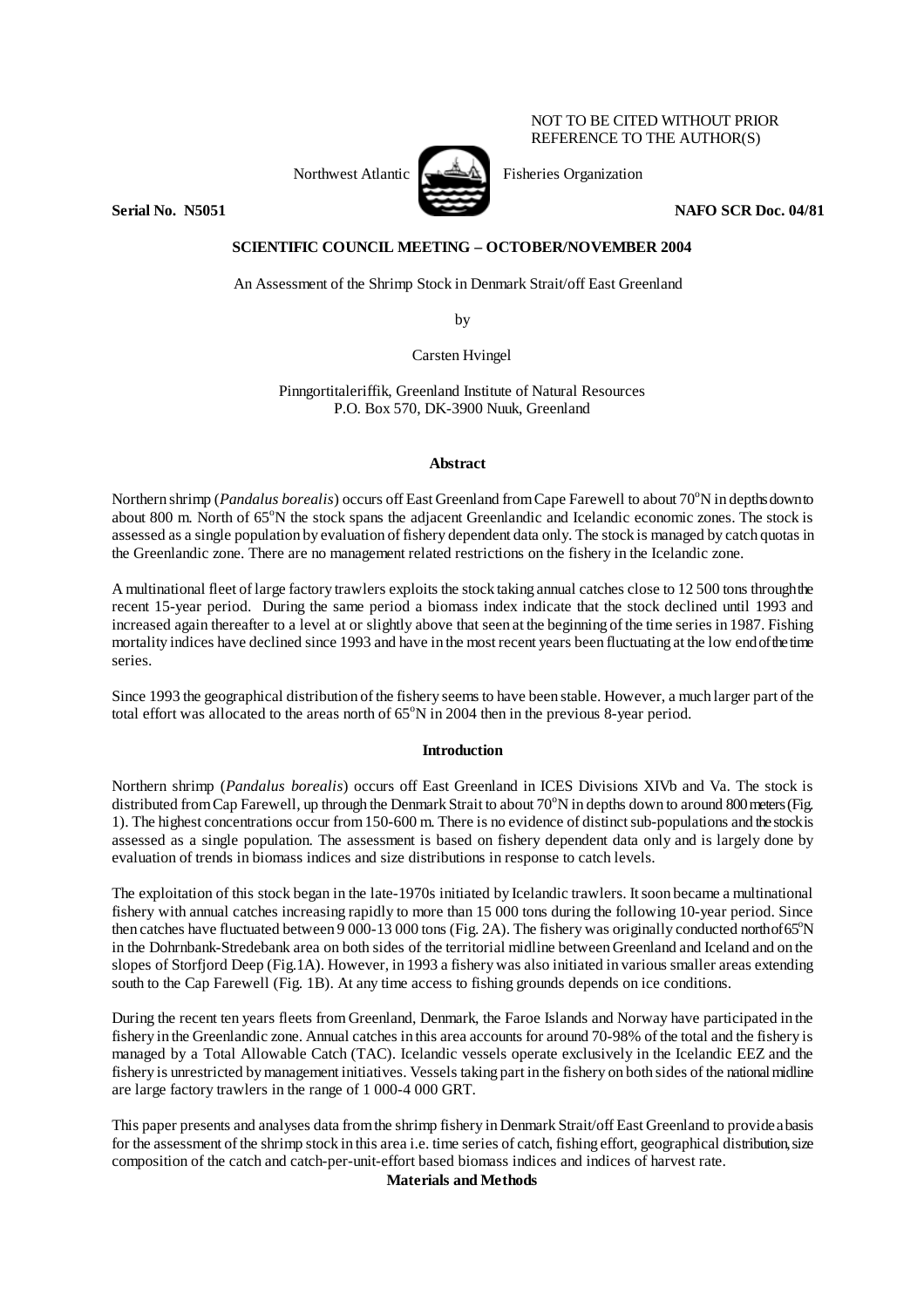#### Raw data

Logbooks from Greenland, Norway, Iceland, Faroe Islands and EU-Denmark since 1980 and from EU-France for the years 1980 to 1991 supplied data on catch and effort (hours fished) on a by haul basis. The catches in the Greenland EEZ were corrected "overpack" according to Hvingel (2003). The Icelandic catch data series was not corrected for "overpack" as the Icelandic reporting practice does account for this factor.

Catches and corresponding effort were compiled by year and by areas north and south of 65°N. Catch-Per-Unit-Effort (CPUE) was calculated and applied to the total catch of the year to estimate the total annual effort. The distribution of the fishery was shown by plotting the reported geographical positions of the individual hauls.

#### Catch rate indices

Three standardised CPUE indices were constructed: one for each of the areas north and south of 65°N and a combined index series representing the total area. The indices were based on logbook data from Greenlandic, Faeroese and Danish vessels, operating exclusively in the Greenlandic zone and from the Icelandic fleet fishing exclusively in the Icelandic zone (north of  $65^{\circ}$ N).

For the indices of the northern areas and the total areas this involved a two-step process. In the first step multiplicative General Linear Modelling (GLM) techniques were used to standardise the CPUE data from the Greenlandic and Icelandic zones separately. There is no area overlap between the vessels fishing in the two zones. Therefore annual CPUE indices cannot be derived from a single GLM-run as such a model will not be able to estimate the relative fishing power of the vessels. The "first step" was performed following the method described in Hvingel *et al.* (2000). The multiplicative models, included the following variables: (1) individual vessel fishing power, (2) seasonal availability of shrimp, (3) spatial availability of shrimp and (4) annual mean CPUE. Input data were mean CPUE by vessel, area, month and year. The calculations were done using the SAS statistical software (Anon., 1988). The main effects model was represented in logarithmic form:

$$
\ln(CPUE_{mjki}) = \ln(u) + \ln(A_m) + \ln(S_j) + \ln(V_k) + \ln(Y_i) + e_{mjki}
$$

where *CPUE<sub>ijki</sub>* is the mean CPUE for vessel k, fishing in area m in month j during year i (k = 1,...,n; m = 1,...,a; j =  $1,...,s; i = 1,...,y; \ln(u)$  is overall mean  $\ln(CPUE); A_m$  is effect of the m<sup>th</sup> area;  $S_i$  is the effect of the j<sup>th</sup> month;  $V_k$  is the effect of the  $k<sup>th</sup>$  vessel;  $Y_i$  is the effect of the i<sup>th</sup> year;  $e_{mjki}$  is the error term assumed to be normally distributed  $N(0,\sigma^2/n)$  where n is the number of observations in the cell. The standardised CPUE indices are the antilog of the year coefficient.

Parameter estimates of the vessel, month and area variable from a first run of the model were compared. Levels within each variable were combined in subsequent analyses if the parameter estimates did not differ by more than 5%. This was done to reduce the number of empty cells in the models.

For the model pertaining to the Greenlandic zone 52 of 67 vessels met the criteria for inclusion in the analysis (at least three years of fishing in the area) i.e. 37 Greenlandic, 9 Faeroese and 6 Danish vessels. Based on an exploratory run of the main effects model the vessel effect was collapsed into 16 groups consisting of 4-8 vessels with similar fishing power. The month effect was reduced to 5 levels by grouping months with similar indices of relative shrimp availability. The area effect had two levels - one for each of the fishing areas north and south of 65°N. The year\*area cross-effect was calculated to give separate indices for the northern and southern areas.

In the Icelandic zone 126 different Icelandic vessels had been registered in the area since 1987. The 61 vessels qualifying for the index were collapsed into 12 groups consisting of 1-8 vessels of equal fishing power. The month effect was reduced to 9 levels. No area effect was included. A two level trawl effect was introduced to account for the effect of twin trawling.

# *The index of the area south of 65<sup>o</sup>N*

From this first step of calculations the biomass index for the areas south of  $65^\circ$ N came directly as the 'year-area south' cross effect of the Greenlandic zone model (see Appendix 1).

# *The combined index of the area north of 65<sup>o</sup>N*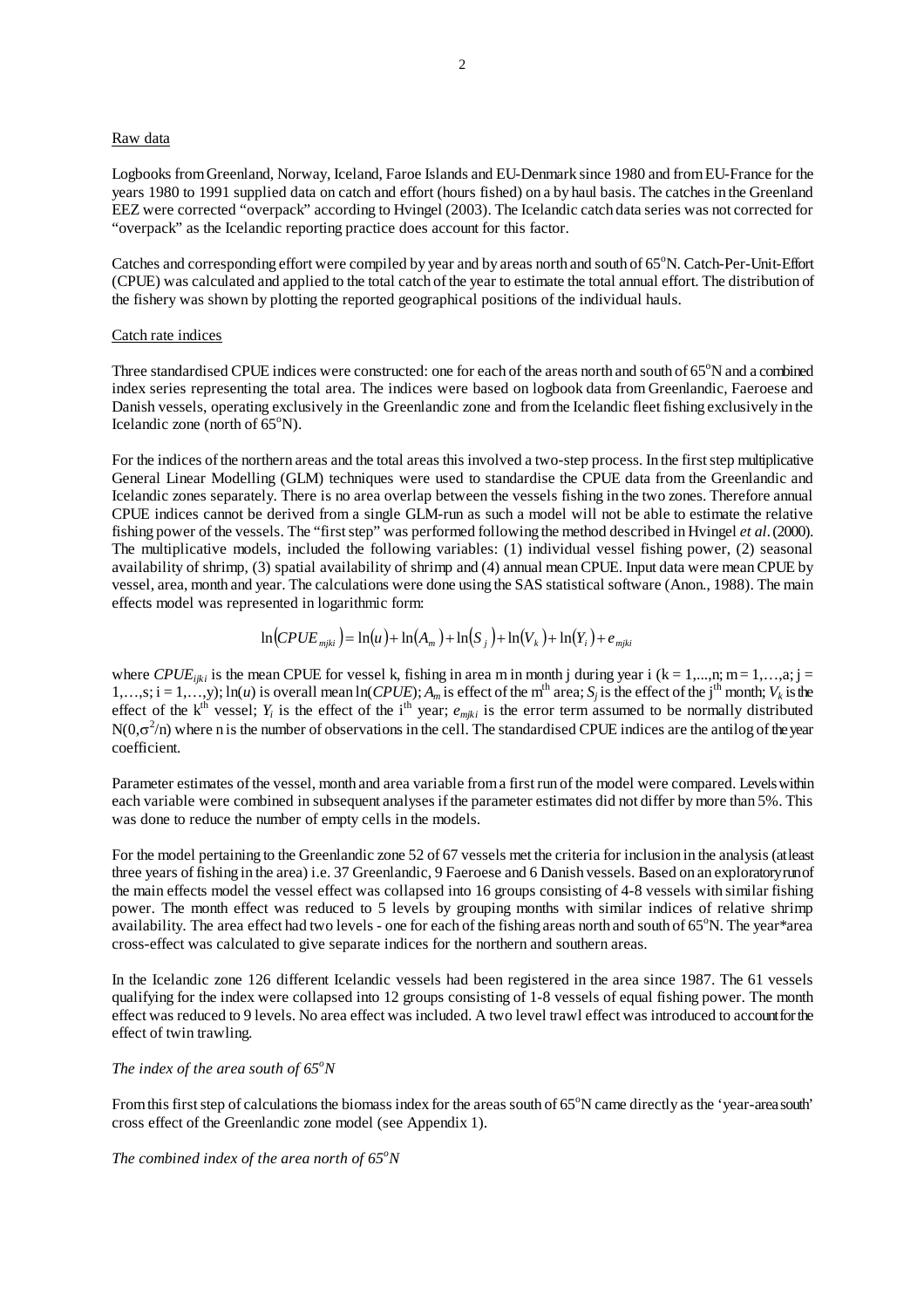In the second calculation step the biomass index for the areas north of 65°N was derived by combining the year coefficients of the Icelandic zone model (Appendix 2) and the year effects for the northern areas in the Greenlandic zone model (i.e. the 'year-area north' cross effect, see Appendix 1). A Monte Carlo Markov Chain (MCMC) sampling process was used to construct distributions of likelihoods of possible values of the combined index. This was done within the programming framework WinBUGS v.1.4, (www.mrc-bsu.cam.ac.uk/bugs; Gilks *et al.*, 1994; Spiegelhalter *et al.*, 2000). The individual CPUE series for the  $p^{\text{th}}$  fleet,  $\mu_{pi}$ , was assumed to reflect an overall biomass series,  $Y_i$ , and a constant fleet coefficient,  $v_p$ , so that:

$$
\mu_{pi} = v_p Y_i \exp(e_{pi})
$$

The error,  $e_{pi}$ , were considered to be distributed with mean zero and variance  $\sigma_{pi}^2$ . The error term was assumed that  $e_{pi}$ , have variances inversely proportional to the area of fishing ground,  $a_p$ , covered by fleet  $p$ . The factor,  $a_p$ , was taken to be the area of sea bottom between 150-600 m. Hence,  $\sigma_{pi}^2$  was calculated by:

$$
\sigma_{pi}^2 = \frac{cv_{pi}^2}{a_p}
$$

where  $cv_{pi}$  is the annual fleet specific coefficient of variation as calculated in the GLM-run. The area weighting factors,  $a_p$ , for the Greenlandic area north of 65 and the Icelandic zone were estimated to 0.8 and 0.2, respectively.

#### *The combined index of the total area*

In a similar second calculation step a single combined index of the development of the population biomass in the whole area was derived by aggregating the overall year coefficients from the Greenlandic zone model and the year coefficients from the Icelandic zone model. This was also done by the method described above using an areaweighting factor of 0.875 for the Greenlandic zone data and thus 0.125 for the Icelandic zone data.

### Harvest rate indices

Indices of harvest rate were calculated by dividing total annual catch of the area by the respective standardised CPUE indices.

#### Length distributions

For some years annual size compositions of shrimp catches were obtained from samples taken before processing by fisheries observers onboard vessels fishing in the Greenlandic zone. Onboard the vessel or later in the laboratory samples were sorted by sexual characteristics (McCrary, 1971) and measured to the nearest 0.1 mm carapace length. The data were then pooled in 0.5 mm length groups and adjusted by ratio of weight to the number caught in the set. Numbers from all sets for the month were totalled and adjusted by weight to the monthly catch reported in vessel logs. The numbers from all months were totalled and adjusted by weight to the total catch of the year in the respective areas. Sex specific indices of abundance were calculated by dividing the numbers caught of each sex by the standardised effort.

In years with sparse sampling the samples were pooled and presented without weighing them up to total annual catches.

### **Results and Discussion**

### Geographical distribution of the fishery

The fishery was originally conducted north of 65°N in the Dohrnbank-Stredebank area on both sides of the territorial midline between Greenland and Iceland and on the slopes of Storfjord Deep (Fig. 1A). In 1993 a fishery was also initiated in various smaller areas extending south to the Cap Farewell (Fig. 1B). The fishery was generally distributed in accordance with this "new" fishing pattern in 2003 and 2004 (Fig. 1C).

#### **Catch**

As the fishery developed, catches increased rapidly to more than 15 000 tons in 1987-88, but declined thereafter to about 9 000 tons in 1992-93 (Fig. 2A, Table 1 and 2). Following the area expansion of the fishery south of  $65^{\circ}$ N catches increased again reaching 13 500 tons in 1997. In recent years annual catches have been between 11-14 000 tons and is for the current year projected to be close to 13 500 tons (projected from October) of which about 67% will originate from the northern areas.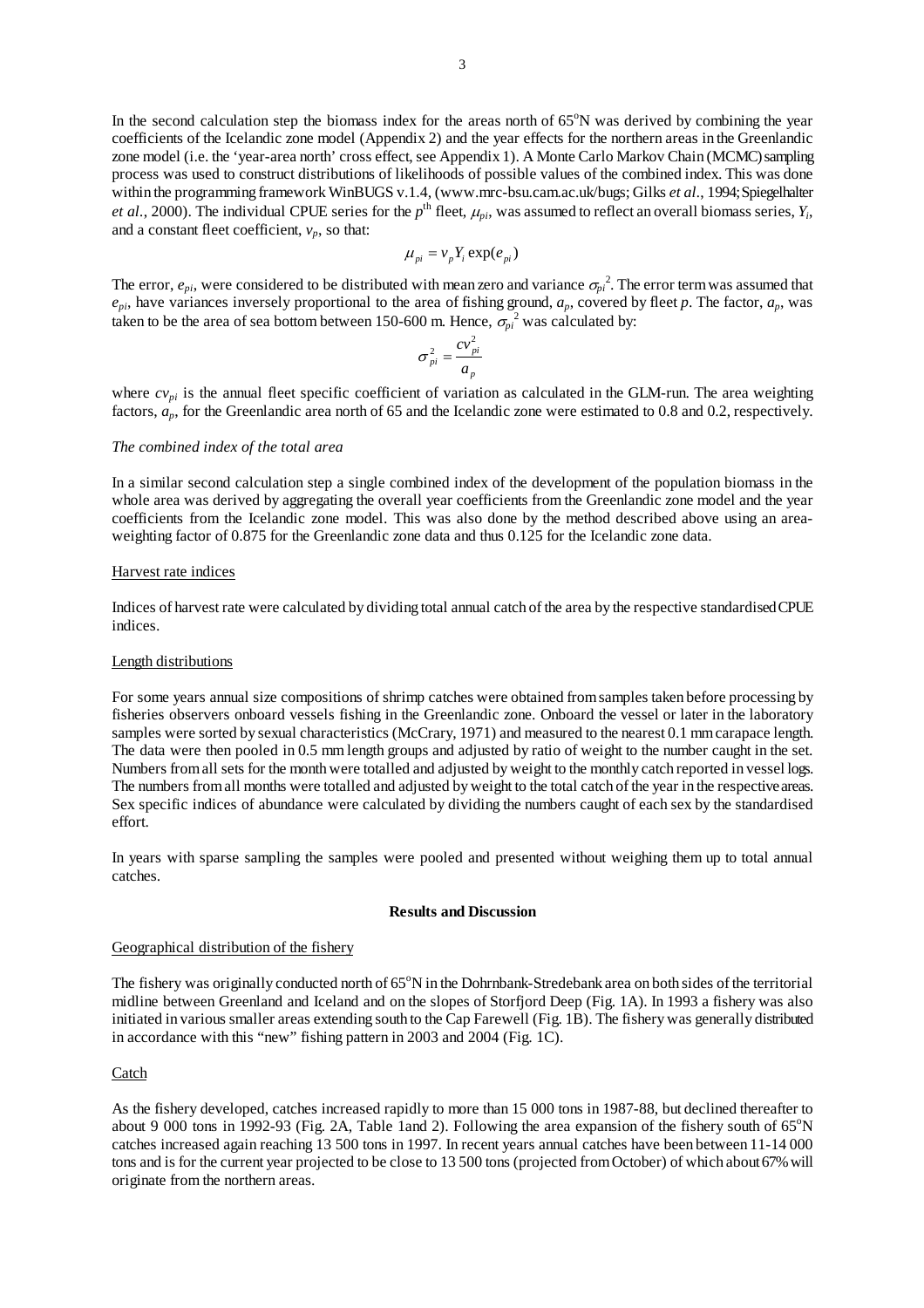Compared to 1988 when catches peaked the amount caught in the area north of  $65^{\circ}$ N has declined by about  $75\%$ , i.e. from 15 000 to about 2 000 tons in 2002 (Fig. 2A). According to Greenlandic skippers the reduced effort spent was due to reduced catch rates of large shrimp, which was the primary target of the Greenlandic fishery. Fishing opportunities elsewhere, i.e. at Flemish Cap, and the discovery of the new fishing ground south of  $65^{\circ}$ N may also have contributed this development. However in 2004 2/3 of the total catches taken until October originated from the northern areas and the total for the year is projected to be around 9000 tons.

Catches in the southern area increased from 1 900 tons in 1993 - the first year of fishery in this area - to about 9 300 tons in 1997 (Fig. 2A). They then decreased somewhat to about 6-7 000 tons in 1998-2000. In 2001 catches reached 11 700 tons declined to 9 000 tons in 2002-2003. In 2004 catches from the southern area are expected to decline further to about 4 500 tons.

## Fishing effort

The high increase in catches during the first ten-year period of the fishery was mainly driven by increased fishing effort (Fig. 2B, Table 2). Between 1981 and 1989, total effort increased from about 20 000 hr's to a peak of more than 117 000 hr's and then declined again to a low of about 20 000 hr's in 2002-2003. The value for 2004 is expected to be of about 35 000 hr's (Fig. 2B).

The historic development of fishing effort spent in the northern areas follow closely the one described for the total area – except for 2001, when a lot of effort shifted to the south. The increase in effort for the total area in 2004 is caused by increased fishing activity north of 65°N where the 2004 value is estimated to 29 000 hr's compared to only 9 000 hr's in 2003.

In the southern areas, effort increased from about 10 000 hours in 1993 to 21 000 hours in 1997. In 1999 it reached a low of 7 500 hr's but increased again to 27 000 hr's in 2001. For 2002-2003 effort in the southern areas was down to approx. 11 000 hr's. The 2004 value is expected to decline further to around 8 000 hr's (Fig. 2B, Table 2).

### Catch rate

Catch rates (total area) decreased from 278 kg/hr to 109 kg/hr in the period 1980-1989, but has shown an increasing trend since then reaching about 586 kg/hr in 2003 (Fig. 2C, Table 2). The preliminary catch rates for 2004 are down to 380 kg/hr – partly due to the increased effort in the northern areas where density is lower than south of  $65^{\circ}$ N.

In the southern areas CPUE increased from 204 kg/hr in 1993 to 898 kg per hour in 1999. During the following two years the mean CPUE obtained in this area was halved reaching 432 kg/hr in 2001. However CPUE was back at 780 kg/hr in 2002 and 2003. For 2004 CPUE is 566 kg/hr (registered until October).

Catch rates in the northern area follow the same trend as the overall figures until 1993 as the fishery in the southern areas had not yet been initiated. From 1994-2001 CPUE's have fluctuated around 225 kg/hr except for an extreme of 145 kg/hr in 1996. Since 2002 annual mean CPUE was above 300 kg/hr, with 319 kg/hr estimated for 2004.

### Standardised catch rate indices

Results of the two multiple regression analysis to standardise catch rates showed that all main effects were highly significant (p <0.01) (see appendix 1 and 2). The r-squared of the models were 70% and 83%, respectively. The model-diagnostical outputs indicate that the model and error structures were correct. All first-order interactions between the effects of YEAR, MONTH and VESSEL were also highly significant, suggesting that the effect of YEAR on CPUE differ from month to month and from vessel to vessel. The contributions of these interactions to the variability within the data set however were small compared to that of the main effects. Thus, the basic model without interactions was considered a good description of the data.

The CPUE index series of the northern areas (Fig. 3) declined from 1987 to 1993 thereafter an increasing trend was observed and by the turn of the century the index values had reached the level seen at the offset of the time series. For the recent three years the mean index values have been varying a little above that of 1987. The CPUE index series of the southern area (Fig. 3) increased until 1999. A slight decreasing trend was seen thereafter with the 2004 value being the lowest at around the mean level of the series.

The combined index for the total area (Fig. 3) indicated that the stock was more than halved during the period 1987-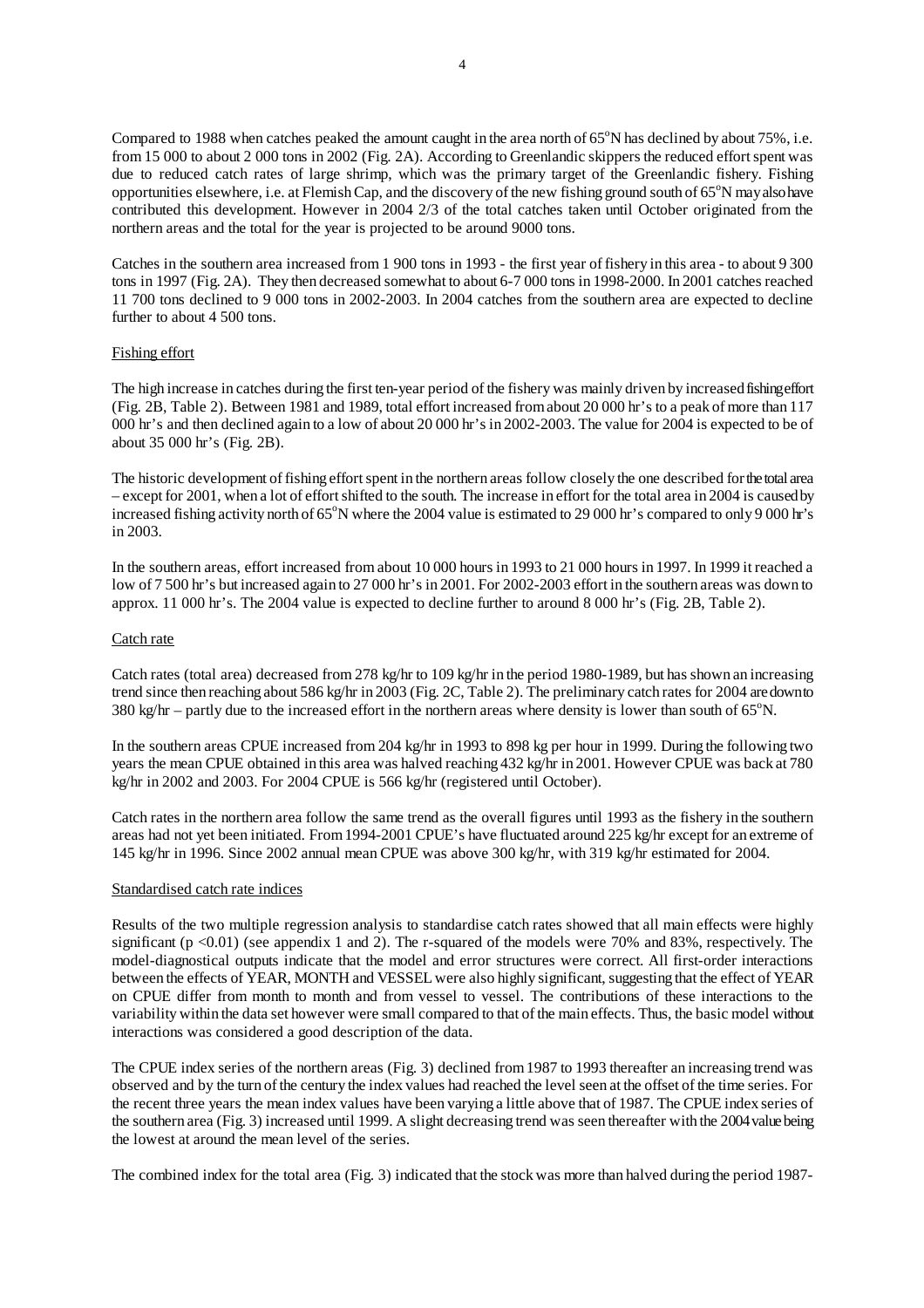1993. After that it has been rebuilding at a corresponding rate reaching the level of 1987 in the late-1990s. The index values indicate that the stock biomass have stayed at or around this level since then.

The addition of new data for 2003 and 2004, and a re-evaluation and correction of the existing logbook data have only caused minor changes in the CPUE index series as compared to the corresponding series resulting from last years analyses (Hvingel, 2003).

The standardisation method used accounts for the increase in efficiency from renewal of the fleet but does not account for the technological improvements, which results from the upgrading of older vessels. The standardised effort may therefore be underestimated in which case the standardised CPUE time series interpreted as a biomass index is expected to give a slightly optimistic view of the stock development (for further discussion of the CPUE index as a stock indicator see Hvingel *et al.*, 2000).

#### Indices of harvest rate

The Standardised effort, i.e. the index of harvest rate, showed a decreasing trend since 1993 for the total area (Fig. 4). The separate indices for the northern and southern areas are also shown in Fig. 4. As mentioned in the previous section the development in the harvest rate indices might be to optimistic. Furthermore, the index of 2004 also depends on the precision with which the catch is projected to the end of the year.

### Length distributions

Some biological samples were available from the fishery in the Greenlandic zone (Table 5, Fig. 5). Generally the catches consisted of relatively large shrimp. On average a shrimp caught at East Greenland since 1991 is about 50% larger than one caught at West Greenland and at least twice the weight of one from the fishery at Flemish Cap (Div. 3M). Shrimp caught north of 65°N are the largest (Table 4). More detailed interpretations of the samples with respect to age composition was not attempted due to incomplete coverage over time and areas. For 2002 to 2004 only few samples were available (Fig. 5C and 5D).

#### **Conclusions**

Catches have been relatively stable in the recent 5-10 year period its size dictated mainly by the catch quotas set for the Greenlandic zone. However, an areal redistribution has taken place i.e. catches in the northern areas have declined in favour of catches in areas south of 65°N. However for 2004 this trend seems to be reversed.

Since the mid-1990s 53-84 % of the total catch was taken in the southern areas and the geographical distribution of the fishery seems to have been stable during this period. However for 2004 2/3 of the catches is taken in the northern areas.

Available information on stock size composition is incomplete.

The CPUE based biomass index indicates that the stock size is back at the levels of the mid-1980s. Stock biomass seems to have been stable during the recent years.

Indices of harvest rate have shown a decreasing trend since 1993 but the decline may have stopped in recent years.

#### **References**

Anon. 1988. SAS/STAT User's Guide, Release 6.03 Edition. Cary, NC: SAS Institute Inc., 1988, 1028 pp.

- Hvingel, C., H. Lassen, and D. G. Parsons. 2000. A biomass index for northern shrimp (*Pandalus borealis*) in Davis Strait based on multiplicative modelling of commercial catch-per-unit-effort data (1976 - 1997). *J. Northw. Atl. Fish. Sci.*, **26**: 25–36.
- Hvingel, C. 2003. Data for the assessment of the shrimp (*Pandalus borealis*) stock in Denmark Strait/off East Greenland, 2003. *NAFO SCR Doc.*, No. Serial No.N4918.
- McCrary, J. A. 1971. Sternal spines as a characteristic for differentiating between females of some Pandalidae. *J. Fish. Res. Board Can*., **28**: 98-100.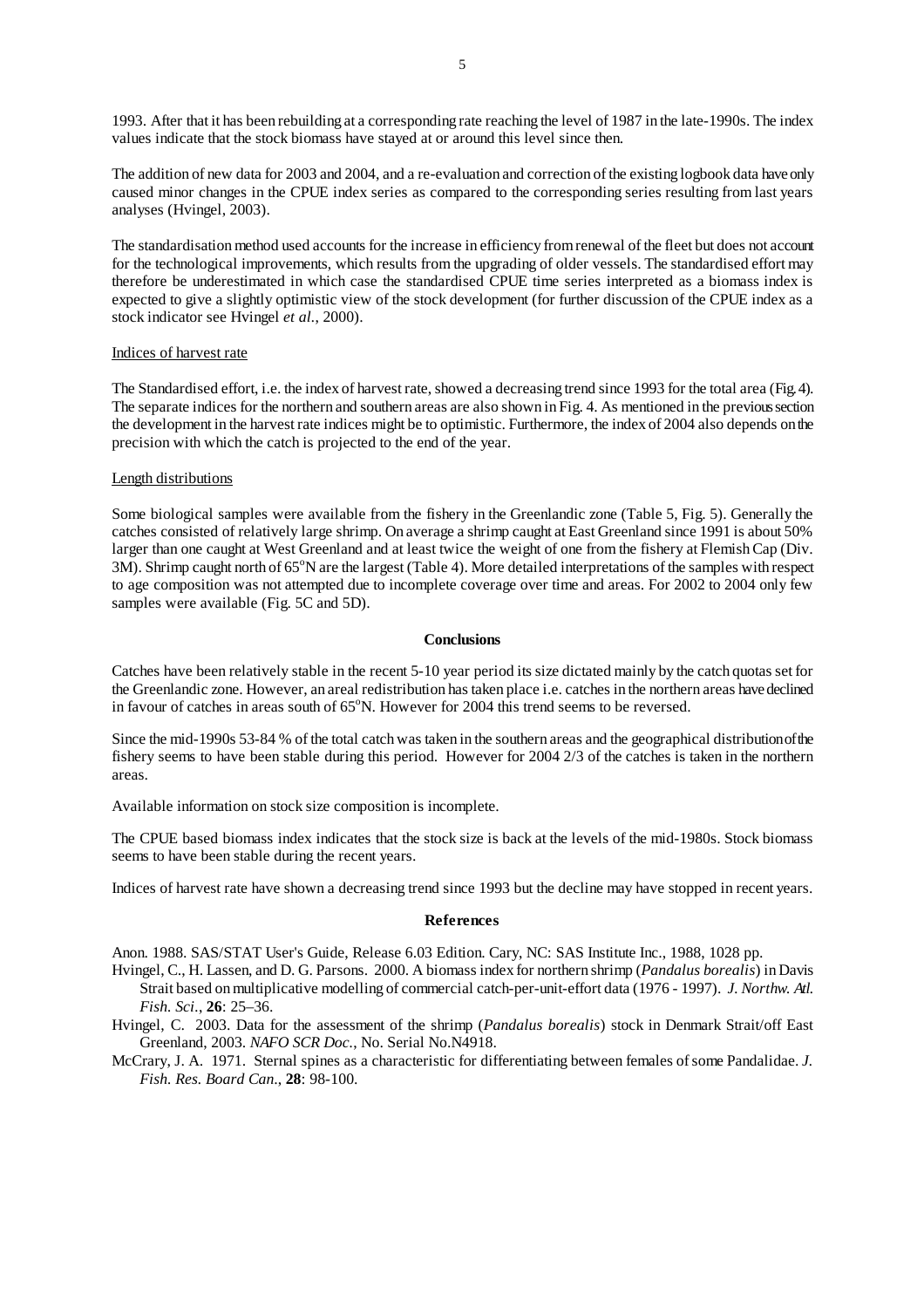## Table 1. Catch (tons) of shrimp by the fishery in Denmark Strait/off East Greenland 1978 to September 2004. Values for the fishery in the Greenland EEZ by EU-Denmark, Faeroe Islands, France, Greenland and Norway are corrected according to Hvingel, 2003).

| Area/Nation       | 1978                     | 1979                     | 1980  | 1981 | 1982     | 1983 | 1984 | 1985 | 1986     | 1987     | 1988              | 1989       | 1990      | 1991      | 1992     | 1993     | 1994  | 1995     | 1996     | 1997     | 1998     | 1999     | 2000 <sup>'</sup> | 2001     | $2002^1$     | $2003^1$       | $2004^{1,2}$   |
|-------------------|--------------------------|--------------------------|-------|------|----------|------|------|------|----------|----------|-------------------|------------|-----------|-----------|----------|----------|-------|----------|----------|----------|----------|----------|-------------------|----------|--------------|----------------|----------------|
| North of 65°N     |                          |                          |       |      |          |      |      |      |          |          |                   |            |           |           |          |          |       |          |          |          |          |          |                   |          |              |                |                |
| Denmark           | $\sim$                   | $\Omega$                 | 878   | 727  | 926      | 255  | 554  | 442  | 626      | 703      | 554               | 454        | 476       | 450       | 199      | 138      | 250   | 302      | 26       | 85       | 401      | 793      | 459               | 72       | 238          | 497            | 737            |
| Faroe Islands     |                          | $^{\circ}$               | 5296  | 892  | 922      | 554  | 836  | 843  | 910      | 754      | 847               | 738        | 1029      | 1265      | 1355     | 689      | 462   | 931      | 995      | 635      | 1268     | 867      | 956               | 214      | 309          | 744            | 974            |
| France            |                          |                          | 63    | 442  | 518      | 364  | 626  | 803  | 976      | 1305     | 616               | 472        | 62        | 148       | $\Omega$ |          |       | $\Omega$ | $\Omega$ | $\Omega$ | $\Omega$ | $\Omega$ | $\Omega$          | $\Omega$ | $\mathbf{0}$ | $\mathbf{0}$   | $\overline{0}$ |
| Greenland         |                          |                          | 250   | 1256 | 1395     | 1835 | 2815 | 3248 | 7232     | 8396     | 9304              | 7408       | 7580      | 5283      | 2496     | 1771     | 1326  | 2390     | 359      | 105      | 646      | 614      | 115               | 650      | 152          | 292            | 2338           |
| Iceland           | 363                      | 485                      | 759   | 125  | $\Omega$ | 43   | 742  | 1794 | 1150     | 1330     | 1431              | 1326       | 281       | 465       | 1750     | 2553     | 1514  | 1151     | 566      | 2856     | 1421     | 769      | 132               | 10       | 1144         | 635            | 377            |
| Norway            | $\sim$                   | 1001                     | 3079  | 2522 | 2372     | 2161 | 2662 | 2566 | 2535     | 2586     | 2561              | 2601       | 3052      | 3146      | 3102     | 1831     | 2180  | 2402     | 1544     | 797      | 1628     | 1783     | 2759              | 1291     | 383          | 679            | 1920           |
| Total             | 363                      | 1486                     | 10325 | 5964 | 6133     | 5212 | 8235 | 9696 | 13428    | 15073    | 15313             | 12999      | 12480     | 10757     | 8901     | 6982     | 5731  | 7176     | 3490     | 4478     | 5364     | 4827     | 4420              | 2237     | 2227         | 2848           | 6346           |
| South of 65°N     |                          |                          |       |      |          |      |      |      |          |          |                   |            |           |           |          |          |       |          |          |          |          |          |                   |          |              |                |                |
| Denmark           |                          |                          |       |      |          |      |      |      |          |          |                   |            |           |           |          | 60       | 613   | 731      | 1167     | 1657     | 1300     | 1095     | 1900              | 2473     | 2309         | 1645           | 767            |
| Faroe Island      |                          |                          |       |      |          |      |      |      |          |          |                   |            |           |           |          | 280      | 974   | 295      | 402      | 656      | 138      | 453      | 340               | 2402     | 1013         | 621            | 20             |
| Greenland         |                          |                          |       |      |          |      |      |      |          |          |                   |            |           |           |          | 1141     | 3603  | 2667     | 5295     | 4701     | 3950     | 4966     | 5235              | 4943     | 4333         | 4597           | 1778           |
| Norway            |                          |                          |       |      |          |      |      |      |          |          |                   |            |           |           |          | 424      | 1011  | 720      | 1590     | 2261     | 670      | 378      | 157               | 1855     | 1359         | 2380           | 444            |
| Total             |                          |                          |       |      |          |      |      |      |          |          |                   |            |           |           | $\sim$   | 1904     | 6201  | 4412     | 8453     | 9276     | 6057     | 6893     | 7632              | 11674    | 9015         | 9243           | 3009           |
| <b>Total area</b> |                          |                          |       |      |          |      |      |      |          |          |                   |            |           |           |          |          |       |          |          |          |          |          |                   |          |              |                |                |
| Denmark           | $\overline{\phantom{a}}$ | $\Omega$                 | 878   | 727  | 926      | 255  | 554  | 442  | 626      | 703      | 554               | 454        | 476       | 450       | 199      | 198      | 863   | 1033     | 1193     | 1742     | 1701     | 1888     | 2358              | 2545     | 2548         | 2142           | 1504           |
| Faroe Islands     |                          |                          | 5296  | 892  | 922      | 554  | 836  | 843  | 910      | 754      | 847               | 738        | 1029      | 1265      | 1355     | 968      | 1436  | 1225     | 1397     | 1292     | 1406     | 1321     | 1296              | 2616     | 1322         | 1365           | 994            |
| France            |                          | $\Omega$                 | 63    | 442  | 518      | 364  | 626  | 803  | 976      | 1305     | 616               | 472        | 62        | 148       | $\Omega$ | $\Omega$ |       | $\Omega$ | $\Omega$ | $\Omega$ | $\Omega$ | $\Omega$ | $\Omega$          | $\Omega$ | $\Omega$     | $\overline{0}$ | $\overline{0}$ |
| Greenland         |                          |                          | 250   | 1256 | 1395     | 1835 | 2815 | 3248 | 7232     | 8396     | 9304              | 7408       | 7580      | 5283      | 2496     | 2912     | 4929  | 505      | 5655     | 4806     | 4595     | 5581     | 5349              | 5593     | 4484         | 4890           | 4116           |
| Iceland           | 363                      | 485                      | 759   | 125  | $\Omega$ | 43   | 742  | 1794 | 1150     | 1330     | 1431              | 1326       | 281       | 465       | 1750     | 2553     | 1514  | 1151     | 566      | 2856     | 1421     | 769      | 132               | 10       | 1144         | 635            | 377            |
| Norway            | $\sim$                   | 1001                     | 3079  | 2522 | 2372     | 2161 | 2662 | 2566 | 2535     | 2586     | 2561              | 2601       | 3052      | 3146      | 3102     | 2255     | 3190  | 3122     | 3133     | 3059     | 2298     | 2160     | 2917              | 3147     | 1743         | 3059           | 2364           |
| Total             | 363                      | 1486                     | 10325 | 5964 | 6133     | 5212 | 8235 | 9696 | 13428    | 15073    | 15313             | 12999      | 12480     | 10757     | 8901     | 8886     | 11932 | 11588    | 11944    | 13754    | 11422    | 11719    | 12053             | 13911    | 11242        | 12091          | 9355           |
|                   |                          |                          |       |      |          |      |      |      |          |          |                   |            |           |           |          |          |       |          |          |          |          |          |                   |          |              |                |                |
| Total all areas   | 363                      | 1486                     | 10325 | 5964 | 6133     | 5212 | 8235 | 9696 | 13428    | 15073    | 15313             | 12999      | 12480     | 10757     | 8901     | 8886     | 11932 | 11588    | 11944    | 13754    | 11422    | 11719    | 12053             | 13911    | 11242        | 12091          | 9355           |
| Advised TAC       |                          |                          |       |      | 4200     | 4200 | 4200 | 5000 |          |          |                   | $-10000^3$ | $10000^3$ | $10000^3$ | 8000     | 5000     | 5000  | 5000     | 5000     | 5000     | 5000     | 9600     | 9600              | 9600     | 9600         | 9600           | 12400          |
| Effective $TAC^4$ |                          | $\overline{\phantom{a}}$ | ٠     | 8000 | 4500     | 5725 | 5245 | 6090 | $7525^5$ | $7525^5$ | 8725 <sup>5</sup> | $9025^5$   | 14100     | 14500     | 13000    | 9563     | 9563  | 9563     | 9563     | 9563     | 9563     | 10600    | 12600             | 10600    | 10600        | 10600          | 15043          |
|                   |                          |                          |       |      |          |      |      |      |          |          |                   |            |           |           |          |          |       |          |          |          |          |          |                   |          |              |                |                |

<sup>1</sup>Provisional

 $2$ Catch in 2004 per Oct. 1.

<sup>3</sup>Advised for a few years as a precautionary measure

4For Greenland zone only; no restrictions in Iceland zone

 $5$ Not including Greenland fishery north of 66°30'N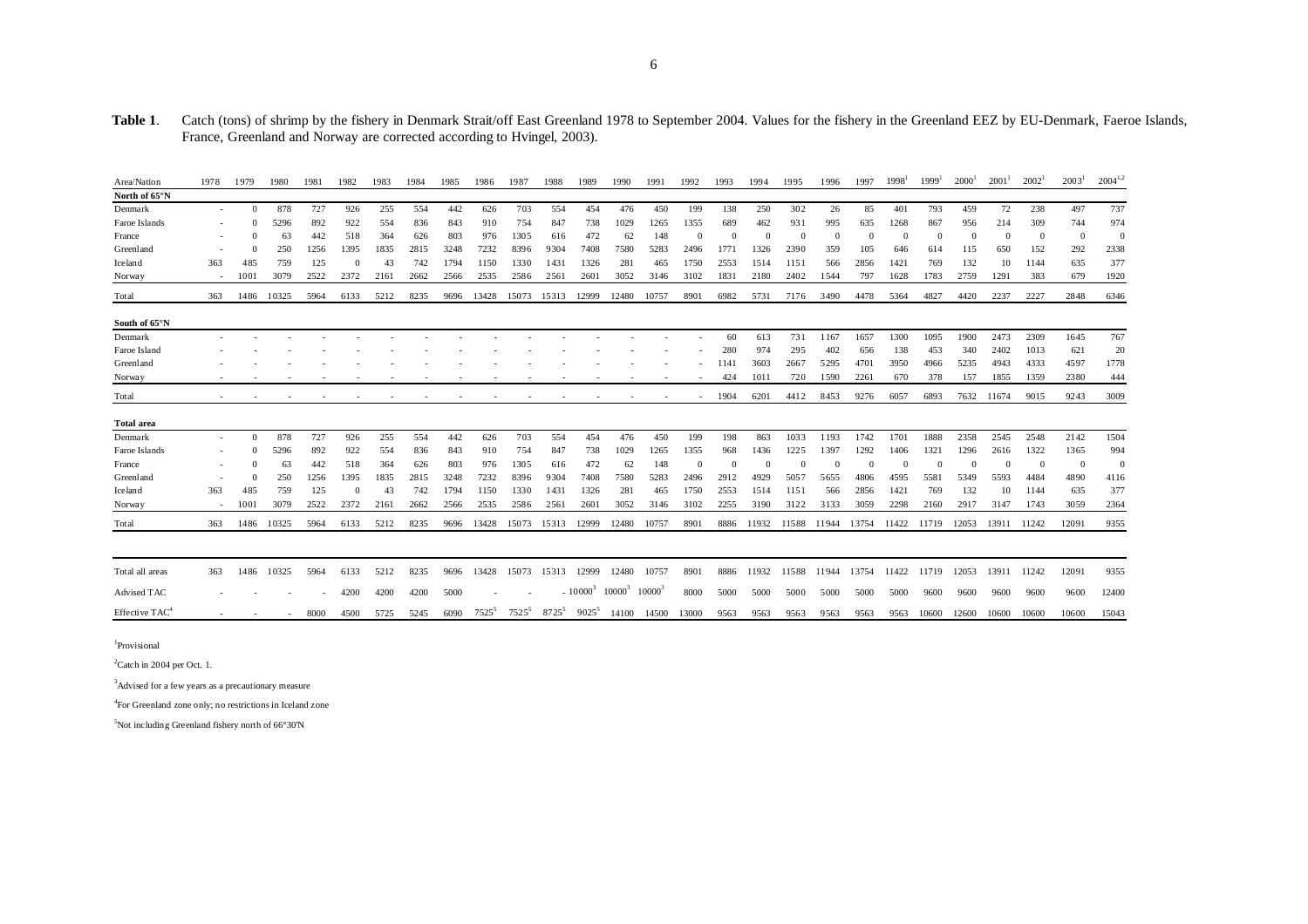| Table 2. | Catch (tons), effort (hr's) and Catch-Per-Unit-Effort (kg/hr) by trawlers fishing in Denmark Strait/off East Greenland |
|----------|------------------------------------------------------------------------------------------------------------------------|
|          | in areas north and south of $65^{\circ}$ N.                                                                            |

|             |       | Area north |             |       | Area south |             | Total area |        |             |  |  |
|-------------|-------|------------|-------------|-------|------------|-------------|------------|--------|-------------|--|--|
| Year        | Catch | Effort     | <b>CPUE</b> | Catch | Effort     | <b>CPUE</b> | Catch      | Effort | <b>CPUE</b> |  |  |
| 1980        | 10325 | 37198      | 278         |       |            |             | 10325      | 37198  | 278         |  |  |
| 1981        | 5964  | 19986      | 298         |       |            |             | 5964       | 19986  | 298         |  |  |
| 1982        | 6133  | 23081      | 266         |       |            |             | 6133       | 23081  | 266         |  |  |
| 1983        | 5212  | 23855      | 219         |       |            |             | 5212       | 23855  | 219         |  |  |
| 1984        | 8235  | 34983      | 235         |       |            |             | 8235       | 34983  | 235         |  |  |
| 1985        | 9696  | 62911      | 154         |       |            |             | 9696       | 62911  | 154         |  |  |
| 1986        | 13428 | 61863      | 217         |       |            |             | 13428      | 61863  | 217         |  |  |
| 1987        | 15073 | 79881      | 189         |       |            |             | 15073      | 79881  | 189         |  |  |
| 1988        | 15313 | 109455     | 140         |       |            |             | 15313      | 109455 | 140         |  |  |
| 1989        | 12999 | 119629     | 109         |       |            |             | 12999      | 119629 | 109         |  |  |
| 1990        | 12480 | 72833      | 171         |       |            |             | 12480      | 72833  | 171         |  |  |
| 1991        | 10757 | 78789      | 137         |       |            |             | 10757      | 78789  | 137         |  |  |
| 1992        | 8901  | 68365      | 130         |       |            |             | 8901       | 68365  | 130         |  |  |
| 1993        | 6982  | 52381      | 133         | 1904  | 9335       | 204         | 8886       | 61003  | 146         |  |  |
| 1994        | 5731  | 25444      | 225         | 6201  | 16361      | 379         | 11932      | 39725  | 300         |  |  |
| 1995        | 7176  | 34021      | 211         | 4412  | 11328      | 389         | 11588      | 43574  | 266         |  |  |
| 1996        | 3490  | 24135      | 145         | 8453  | 21097      | 401         | 11944      | 40712  | 293         |  |  |
| 1997        | 4478  | 19432      | 230         | 9276  | 18994      | 488         | 13754      | 38178  | 360         |  |  |
| 1998        | 5364  | 21752      | 247         | 6057  | 10560      | 574         | 11422      | 30211  | 378         |  |  |
| 1999        | 4827  | 21528      | 224         | 6893  | 7679       | 898         | 11719      | 25925  | 452         |  |  |
| 2000        | 4420  | 19841      | 223         | 7632  | 10758      | 709         | 12053      | 23550  | 512         |  |  |
| 2001        | 2237  | 10363      | 216         | 11674 | 27043      | 432         | 13911      | 35030  | 397         |  |  |
| 2002        | 2227  | 6724       | 331         | 9015  | 11551      | 780         | 11242      | 18887  | 595         |  |  |
| 2003        | 2848  | 8508       | 335         | 9243  | 11841      | 781         | 12091      | 20640  | 586         |  |  |
| 2004*       | 6346  | 19869      | 319         | 3009  | 5318       | 566         | 9355       | 24645  | 380         |  |  |
| *until Oct. |       |            |             |       |            |             |            |        |             |  |  |

**Table 3.** Means and standard errors (se) of standardised CPUE and effort index values based on logbook information from trawlers fishing in Denmark Strait/off East Greenland in areas north and south of 65°N and total area until October 2004.

|      | Area north      |      |      |                          |          |      | Area south |             | Total    |      |             |      |  |
|------|-----------------|------|------|--------------------------|----------|------|------------|-------------|----------|------|-------------|------|--|
|      | <b>Std.CPUE</b> |      |      | Std. Effort              | Std.CPUE |      |            | Std. Effort | Std.CPUE |      | Std. Effort |      |  |
| Year | mean            | se   | mean | se                       | mean     | se   | mean       | se          | mean     | se   | mean        | se   |  |
| 1987 | 1.00            |      | 1.00 | $\overline{\phantom{a}}$ |          |      |            |             | 1.00     | L,   | 1.00        | ÷,   |  |
| 1988 | 0.85            | 0.10 | 1.19 | 0.13                     |          |      |            |             | 0.83     | 0.06 | 1.22        | 0.09 |  |
| 1989 | 0.62            | 0.07 | 1.40 | 0.15                     |          |      |            |             | 0.58     | 0.04 | 1.49        | 0.11 |  |
| 1990 | 0.62            | 0.07 | 1.34 | 0.15                     |          |      |            |             | 0.58     | 0.04 | 1.44        | 0.11 |  |
| 1991 | 0.52            | 0.06 | 1.36 | 0.16                     |          |      |            |             | 0.48     | 0.04 | 1.49        | 0.11 |  |
| 1992 | 0.42            | 0.05 | 1.42 | 0.16                     |          |      |            |             | 0.38     | 0.03 | 1.54        | 0.12 |  |
| 1993 | 0.35            | 0.04 | 1.31 | 0.15                     | 1.00     |      | 1.00       |             | 0.31     | 0.02 | 1.91        | 0.15 |  |
| 1994 | 0.80            | 0.10 | 0.47 | 0.06                     | 2.51     | 0.24 | 1.30       | 0.12        | 0.68     | 0.06 | 1.16        | 0.10 |  |
| 1995 | 0.67            | 0.09 | 0.71 | 0.09                     | 2.45     | 0.25 | 0.95       | 0.09        | 0.61     | 0.05 | 1.25        | 0.10 |  |
| 1996 | 0.57            | 0.07 | 0.40 | 0.05                     | 3.06     | 0.29 | 1.45       | 0.13        | 0.70     | 0.06 | 1.13        | 0.10 |  |
| 1997 | 0.81            | 0.12 | 0.37 | 0.05                     | 3.07     | 0.30 | 1.59       | 0.15        | 0.76     | 0.07 | 1.21        | 0.11 |  |
| 1998 | 0.95            | 0.14 | 0.37 | 0.06                     | 3.52     | 0.39 | 0.90       | 0.10        | 0.87     | 0.08 | 0.87        | 0.08 |  |
| 1999 | 0.78            | 0.12 | 0.41 | 0.06                     | 5.81     | 0.77 | 0.62       | 0.08        | 1.08     | 0.12 | 0.72        | 0.08 |  |
| 2000 | 1.00            | 0.18 | 0.29 | 0.05                     | 4.93     | 0.58 | 0.81       | 0.09        | 1.14     | 0.12 | 0.70        | 0.07 |  |
| 2001 | 0.80            | 0.16 | 0.18 | 0.04                     | 3.84     | 0.43 | 1.60       | 0.17        | 0.95     | 0.11 | 0.97        | 0.11 |  |
| 2002 | 1.18            | 0.28 | 0.12 | 0.03                     | 5.01     | 0.63 | 0.94       | 0.11        | 1.23     | 0.14 | 0.61        | 0.07 |  |
| 2003 | 1.04            | 0.23 | 0.22 | 0.05                     | 4.59     | 0.58 | 1.00       | 0.12        | 1.09     | 0.12 | 0.74        | 0.08 |  |
| 2004 | 1.13            | 0.23 | 0.53 | 0.11                     | 3.45     | 0.66 | 0.66       | 0.11        | 1.00     | 0.12 | 0.89        | 0.11 |  |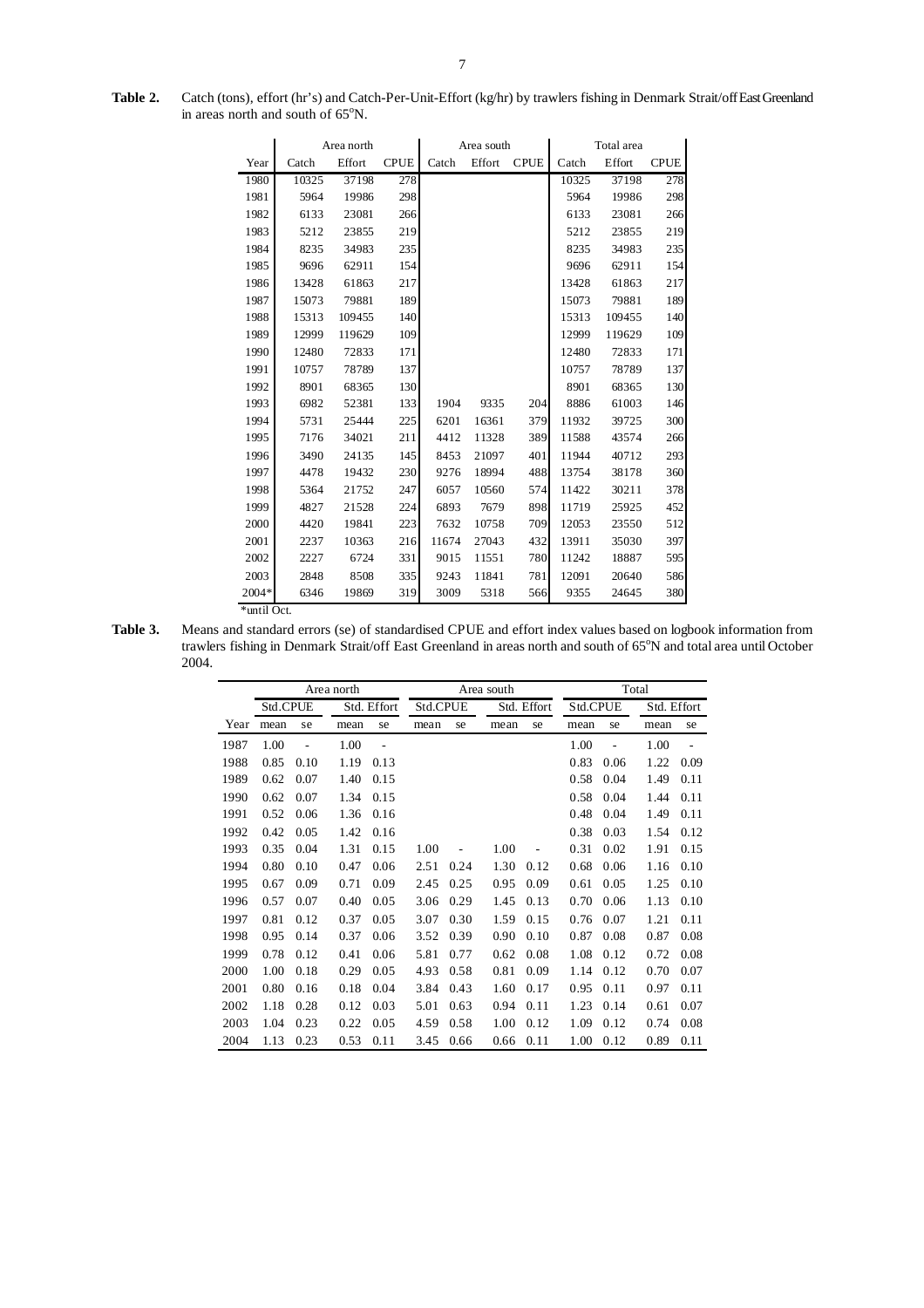## **Area north**

| Mean size                 |      |      |                          |      |      |                          |                          |      |      |                |
|---------------------------|------|------|--------------------------|------|------|--------------------------|--------------------------|------|------|----------------|
| Year                      | 1991 | 1992 | 1993                     | 1994 | 1995 | 1996                     | 1997                     | 1998 | 1999 | 2000           |
| $Cpl$ (mm)                | 27.0 | 26.5 | 26.7                     | 26.0 | 26.2 | ä,                       | ٠                        | 27.6 | 27.4 | 26.7           |
| Weight (g)                | 12.2 | 12.6 | 13.2                     | 12.1 | 12.7 | ÷,                       | ٠                        | 13.9 | 14.4 | 9.2            |
| Count $(no/kg)$           | 82   | 79   | 76                       | 83   | 79   | $\overline{\phantom{m}}$ | $\overline{\phantom{m}}$ | 72   | 70   | 109            |
| Proportion of total catch |      |      |                          |      |      |                          |                          |      |      |                |
| Year                      | 1991 | 1992 | 1993                     | 1994 | 1995 | 1996                     | 1997                     | 1998 | 1999 | 2000           |
| Males                     | ÷,   | ä,   | ٠                        | 29%  | 51%  | ÷,                       | ٠                        | 36%  | 41%  | 57%            |
| Primi                     |      |      | ٠                        | 48%  | 7%   | ä,                       | ٠                        | 8%   |      |                |
| Multi                     |      |      | $\overline{\phantom{m}}$ | 23%  | 41%  |                          | ٠                        | 55%  |      | ٠              |
| Females total             |      |      | ٠                        | 71%  | 49%  |                          | ٠                        | 64%  | 59%  | 43%            |
| Number caught (millions)  |      |      |                          |      |      |                          |                          |      |      |                |
| Year                      | 1991 | 1992 | 1993                     | 1994 | 1995 | 1996                     | 1997                     | 1998 | 1999 | 2000           |
| $\leq 16$ mm              | 0.12 | 0.01 | 0.01                     | 0.01 | 0.06 | ÷,                       | ٠                        | 0.00 | 0.00 | 0.06           |
| Males                     |      |      | ٠                        | 25   | 77   | ÷,                       | ÷,                       | 13   | 14   | 6              |
| Primi                     |      | ٠    | $\overline{\phantom{m}}$ | 42   | 11   | ٠                        | $\overline{\phantom{m}}$ | 3    | ٠    |                |
| Multi                     |      |      | ٠                        | 20   | 62   |                          | ٠                        | 20   |      |                |
| <b>Females Total</b>      |      |      | $\overline{\phantom{m}}$ | 62   | 73   | ٠                        | $\overline{\phantom{m}}$ | 23   | 20   | $\overline{4}$ |
| Total                     | 344  | 159  | 108                      | 87   | 151  | ÷,                       | ٠                        | 36   | 34   | 10             |
| <b>Abundance index</b>    |      |      |                          |      |      |                          |                          |      |      |                |
| Year                      | 1991 | 1992 | 1993                     | 1994 | 1995 | 1996                     | 1997                     | 1998 | 1999 | 2000           |
| Males                     | ÷,   | ä,   | ٠                        | 4.5  | 6.1  | ÷,                       | ٠                        | 2.8  | 2.9  | 3.2            |
| Primi                     |      |      | ٠                        | 7.5  | 0.9  | ä,                       | ٠                        | 0.6  | ٠    |                |
| Multi                     |      |      | ٠                        | 3.6  | 4.9  | ٠                        | ÷,                       | 4.2  | ٠    |                |
| Females total             |      |      | ٠                        | 11.1 | 5.8  |                          | ä,                       | 4.8  | 4.1  | 2.5            |

#### **Area south**

| <b>Mean size</b>          |                          |      |                          |      |      |      |      |      |      |
|---------------------------|--------------------------|------|--------------------------|------|------|------|------|------|------|
| Year                      | 1993                     | 1994 | 1995                     | 1996 | 1997 | 1998 | 1999 | 2000 | 2001 |
| $Cpl$ (mm)                | 26.0                     | 26.5 | ÷,                       | 24.8 | 23.6 | 22.8 | 22.7 | 22.6 | 24.6 |
| Weight $(g)$              | 11.5                     | 12.7 | $\overline{\phantom{m}}$ | 9.1  | 9.6  | 6.5  | 7.3  | 7.5  | 8.0  |
| Count $(no/kg)$           | 87                       | 78   | $\overline{\phantom{m}}$ | 109  | 104  | 154  | 137  | 134  | 124  |
| Proportion of total catch |                          |      |                          |      |      |      |      |      |      |
| Year                      | 1993                     | 1994 | 1995                     | 1996 | 1997 | 1998 | 1999 | 2000 | 2001 |
| Males                     | ٠                        | 32%  | $\blacksquare$           | 55%  | 74%  | 77%  | 78%  | 78%  | 72%  |
| Primi                     |                          | 15%  | $\overline{\phantom{m}}$ | 11%  | 2%   | 4%   |      |      |      |
| Multi                     | ٠                        | 54%  | $\overline{\phantom{a}}$ | 34%  | 24%  | 18%  | ۰    |      | ٠    |
| Females total             | $\overline{\phantom{a}}$ | 68%  | ÷,                       | 45%  | 26%  | 23%  | 22%  | 22%  | 28%  |
| Number caught (millions)  |                          |      |                          |      |      |      |      |      |      |
| Year                      | 1993                     | 1994 | 1995                     | 1996 | 1997 | 1998 | 1999 | 2000 | 2001 |
| $\leq$ 16mm               | 0.0                      | 0.0  | $\blacksquare$           | 0.2  | 0.3  | 0.3  | 0.3  | 0.2  | 0.1  |
| Males                     |                          | 72   |                          | 258  | 293  | 339  | 423  | 431  | 275  |
| Primi                     |                          | 33   | $\overline{\phantom{a}}$ | 52   | 6    | 18   | ۰    |      | ۰    |
| Multi                     |                          | 120  | $\overline{\phantom{a}}$ | 156  | 95   | 81   | ۰    |      |      |
| <b>Females Total</b>      | ۰                        | 153  | $\overline{\phantom{a}}$ | 208  | 101  | 99   | 119  | 125  | 106  |
| Total                     | 80                       | 225  | ÷,                       | 466  | 395  | 439  | 542  | 556  | 381  |
| <b>Abundance index</b>    |                          |      |                          |      |      |      |      |      |      |
| Year                      | 1993                     | 1994 | 1995                     | 1996 | 1997 | 1998 | 1999 | 2000 | 2001 |
| Males                     | ٠                        | 2.0  | $\overline{\phantom{a}}$ | 6.2  | 7.8  | 13.9 | 13.4 | 13.1 | 9.0  |
| Primi                     |                          | 0.9  |                          | 1.3  | 0.2  | 0.7  |      |      |      |
| Multi                     |                          | 3.4  |                          | 3.8  | 2.5  | 3.3  | ä,   |      |      |
| Females total             |                          | 4.4  | ۰                        | 5.0  | 2.7  | 4.1  | 3.8  | 3.8  | 3.5  |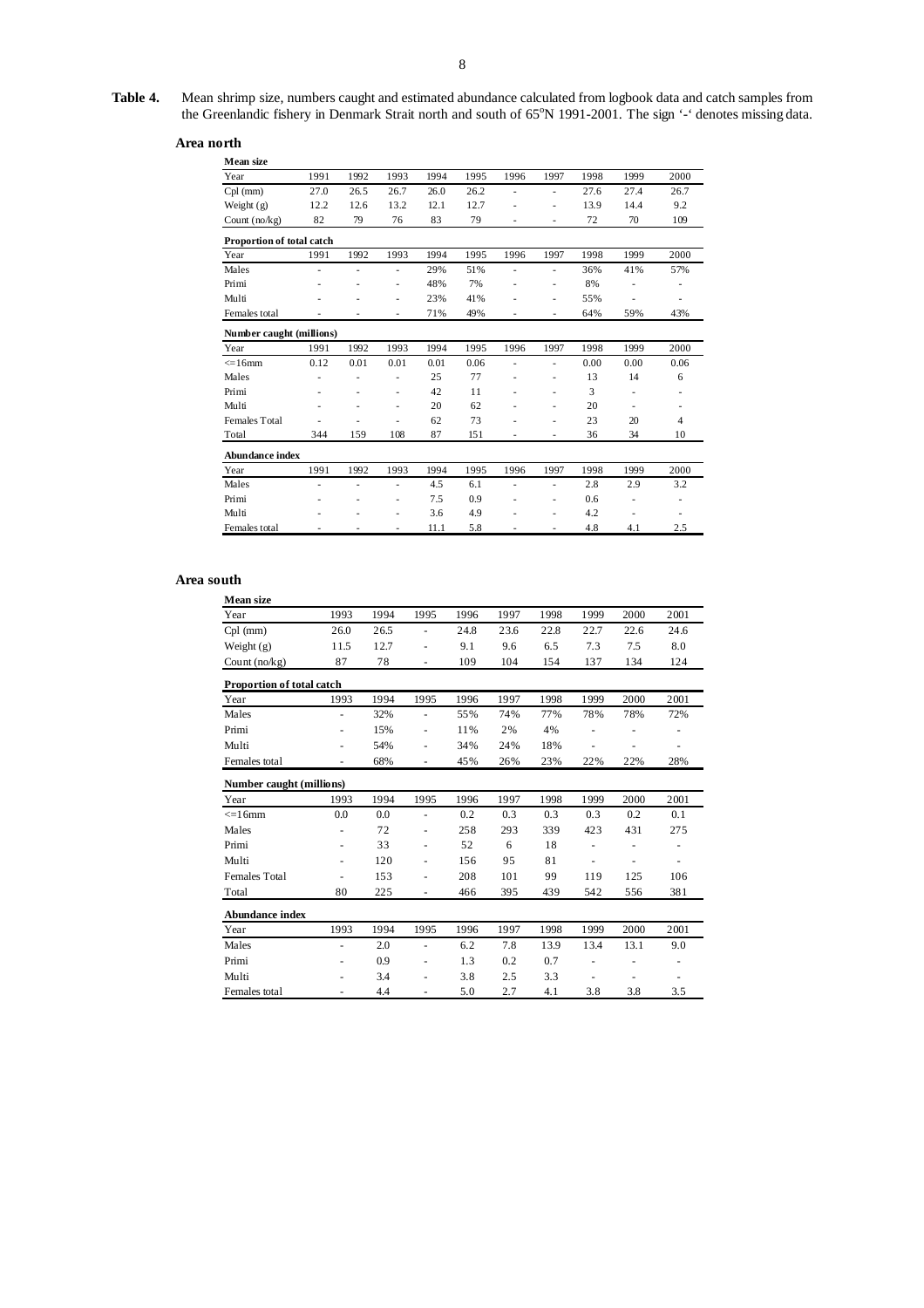| Year           | Month          | Number of | Sample weight | Numbers  | Sample represent          |
|----------------|----------------|-----------|---------------|----------|---------------------------|
|                |                | samples   |               | measured | $\text{catch}(\text{kg})$ |
| 91             | 1              | 30        | 184.6         | 12041    | 21898                     |
| 91             | $\mathbf{2}$   | 28        | 235.4         | 16196    | 15250                     |
| 91             | 3              | 42        | 211.5         | 16147    | 30367                     |
| 91             | 4              | 74        | 318.8         | 24067    | 52571                     |
| 91             | 5              | 32        | 142.0         | 9861     | 18707                     |
| 92             | $\mathbf{2}$   | 20        | 63.4          | 1502     | 9437                      |
| 93             | $\overline{2}$ | 55        | 203.3         | 5014     | 21953                     |
| 94             | $\overline{2}$ | 19        | 79.9          | 6682     | 14025                     |
| 95             |                | 13        | 42.1          | 3505     | 11098                     |
| 95             | 3              | 15        | 67.3          | 6124     | 31757                     |
| 96             | 10             | 10        | 28.4          | 2643     | 4861                      |
| 98             | 1              | 10        | 25.7          | 1875     | 11300                     |
| 98             | $\overline{2}$ | 19        | 75.9          | 5485     | 19775                     |
| 98             | 10             | 10        | 35.2          | 2412     | 5153                      |
| 98             | 11             | 18        | 53.4          | 4082     | 5554                      |
| 98             | 12             | 16        | 37.3          | 2665     | 14610                     |
| 99             | 5              | 6         | 11.9          | 823      | 6517                      |
| 99             | 6              | 3         | 6.2           | 435      | 9304                      |
| $\overline{0}$ | 3              | 3         | 9.8           | 873      | 7092                      |
| $\overline{0}$ | 4              | 3         | 9.7           | 759      | 5609                      |
| $\overline{0}$ | 5              | 9         | 37.5          | 2474     | 9304                      |
|                | Total          | 435       | 1879          | 125665   | 326142                    |

Table 5. Biological samples from catches taken in the Greenlandic zone north and south of 65°N. **North**

| South<br>Year    | Month                   | Number of<br>samples | Sample weight | Numbers<br>measured | Sample represent<br>$\text{catch}(\text{kg})$ |
|------------------|-------------------------|----------------------|---------------|---------------------|-----------------------------------------------|
| 93               | 3                       | 10                   | 58.6          | 6323                | 7758                                          |
| 93               | $\overline{4}$          | 37                   | 355.5         | 27169               | 76376                                         |
| 94               | $\mathbf{1}$            | 30                   | 134.3         | 9957                | 61702                                         |
| 94               | $\overline{c}$          | 8                    | 41.0          | 2712                | 10137                                         |
| 94               | 3                       | 14                   | 52.7          | 3916                | 8288                                          |
| 94               | 4                       | 11                   | 62.0          | 5115                | 14623                                         |
| 96               | 4                       | 10                   | 38.3          | 4973                | 16717                                         |
| 96               | 5                       | $\overline{7}$       | 33.9          | 2571                | 2222                                          |
| 96               | 8                       | 12                   | 39.9          | 4405                | 11257                                         |
| 96               | 11                      | 24                   | 72.3          | 6444                | 31013                                         |
| 97               | $\overline{7}$          | 3                    | 10.3          | 1214                | 13252                                         |
| 97               | 11                      | 6                    | 14.0          | 1951                | 5705                                          |
| 97               | 12                      | 9                    | 31.6          | 2982                | 10388                                         |
| 98               | $\boldsymbol{2}$        | 12                   | 40.6          | 3951                | 14551                                         |
| 98               | $\overline{3}$          | 34                   | 101.2         | 11618               | 47672                                         |
| 98               | 10                      | 15                   | 44.2          | 5313                | 21344                                         |
| 98               | 11                      | 19                   | 40.9          | 5317                | 25422                                         |
| 98               | 12                      | 8                    | 15.8          | 2224                | 10128                                         |
| 99               | $\overline{4}$          | $\mathbf{1}$         | 1.8           | 181                 | 2796                                          |
| 99               | 6                       | 5                    | 9.6           | 1073                | 9932                                          |
| 99               | 8                       | 13                   | 23.0          | 3336                | 57346                                         |
| 99               | 10                      | 12                   | 35.5          | 4076                | 27714                                         |
| 99               | 11                      | 30                   | 111.1         | 13959               | 53996                                         |
| 99               | 12                      | $\mathbf{1}$         | 4.5           | 664                 | 1035                                          |
| $\mathbf{0}$     | 1                       | $\overline{c}$       | 6.7           | 650                 | 2711                                          |
| $\boldsymbol{0}$ | 3                       | $\overline{4}$       | 10.0          | 1199                | 17611                                         |
| $\mathbf{0}$     | 4                       | $\mathbf{1}$         | 3.0           | 414                 | 5104.5                                        |
| $\mathbf{0}$     | 5                       | 3                    | 10.0          | 1369                | 6183                                          |
| $\mathbf{0}$     | 6                       | 14                   | 49.9          | 6197                | 32804                                         |
| $\mathbf{0}$     | 8                       | $\tau$               | 12.8          | 1890                | 15081                                         |
| $\boldsymbol{0}$ | 9                       | $\mathbf{1}$         | 4.4           | 601                 | 2548                                          |
| $\mathbf{1}$     | 3                       | 8                    | 17.1          | 1813                | 25450                                         |
| $\mathbf{1}$     | $\overline{\mathbf{4}}$ | $\overline{7}$       | 14.7          | 1263                | 16041                                         |
|                  | Total                   | 378                  | 1501          | 146840              | 664907                                        |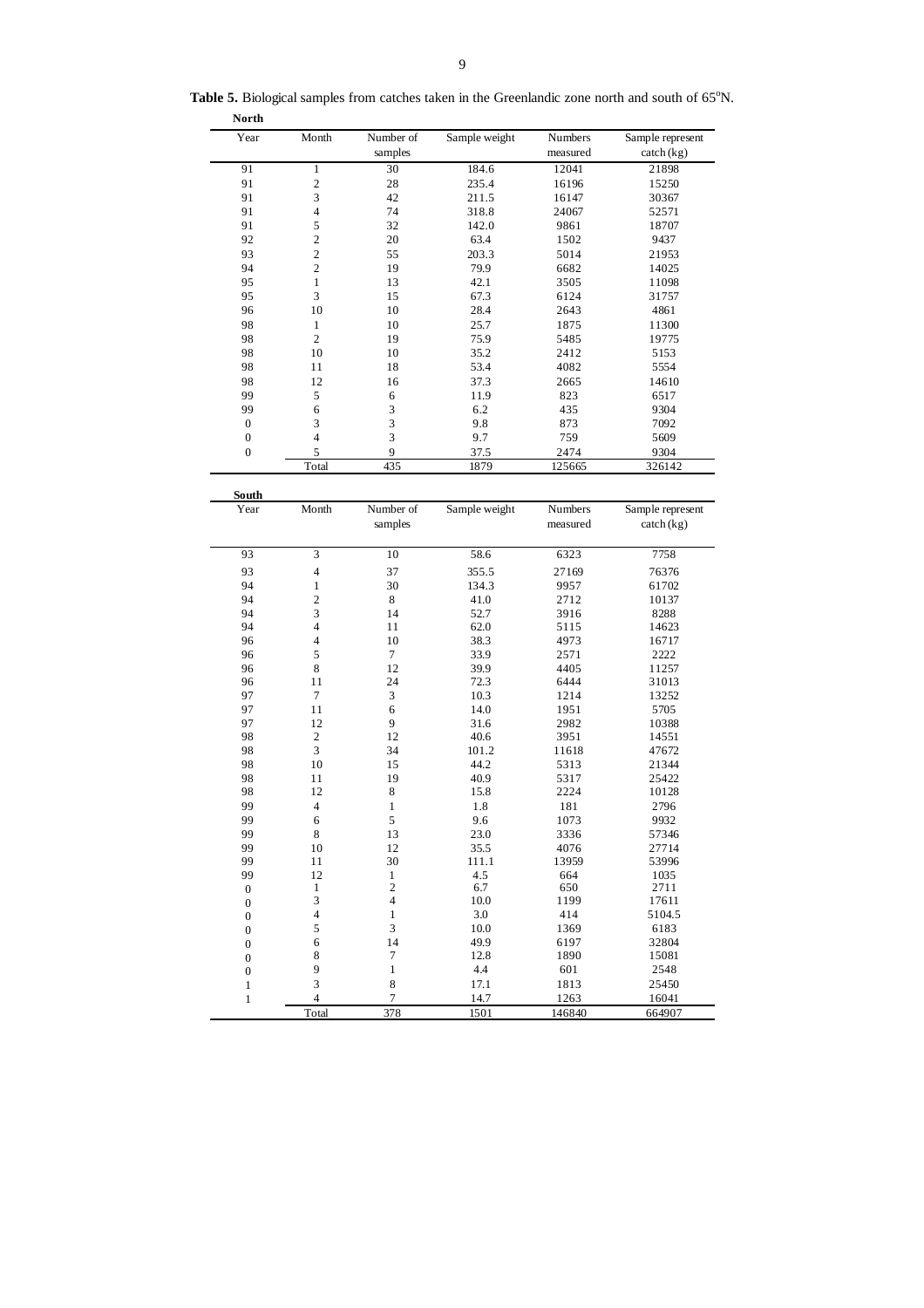

Fig. 1A. Distribution of hauls in the shrimp fishery in Denmark Strait/off East Greenland by Greenlandic, Faeroese and Danish trawlers 1987-1992 (black dots) and Icelandic trawlers 1990-1992 (red dots). 400 meters depth curve are shown as a solid line.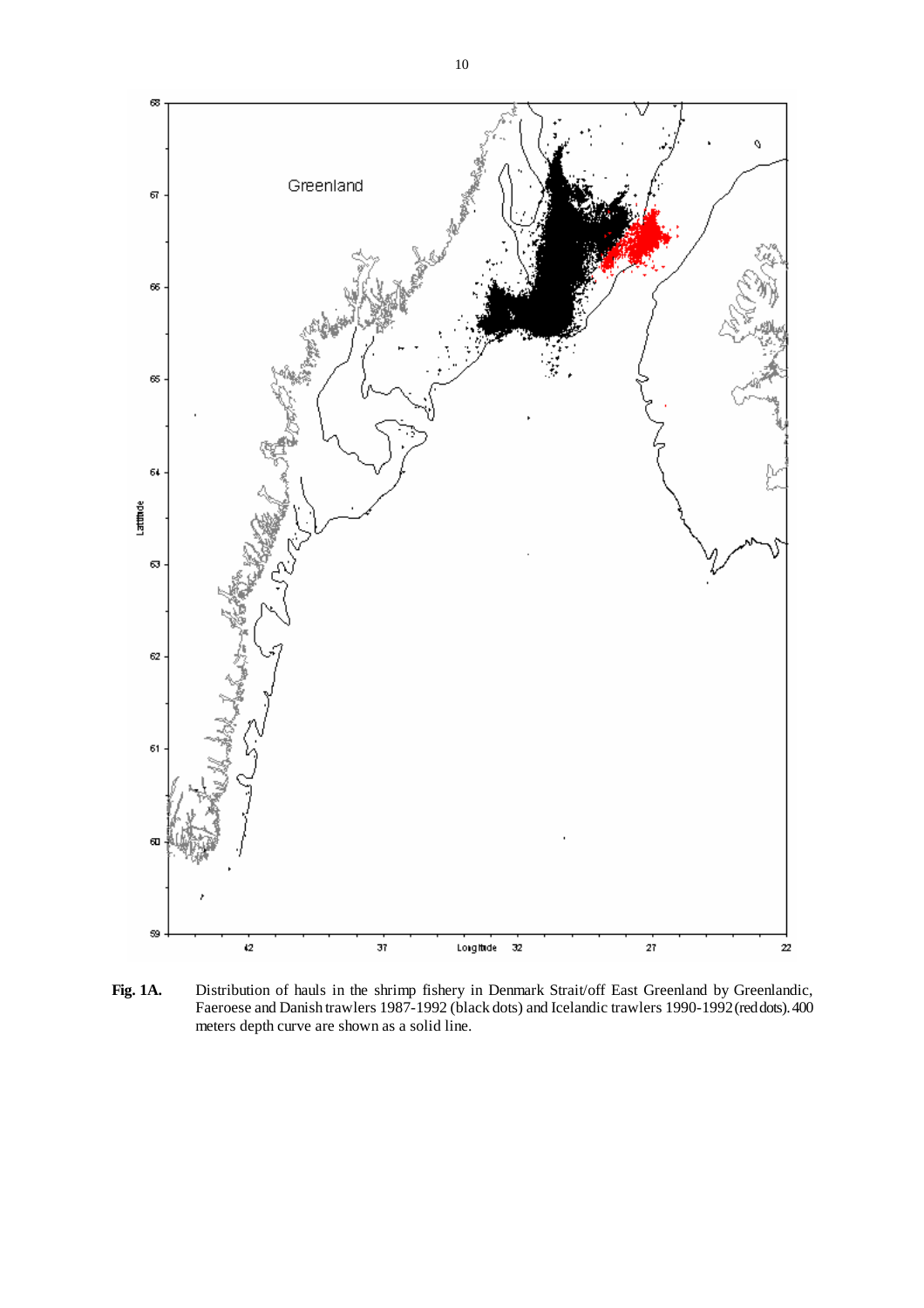

**Fig. 1B.** Distribution of hauls in the shrimp fishery in Denmark Strait/off East Greenland 1993-2002 by Greenlandic, Faeroese and Danish trawlers (black dots) and Icelandic trawlers (red dots). 400 meters depth curve are shown as a solid line.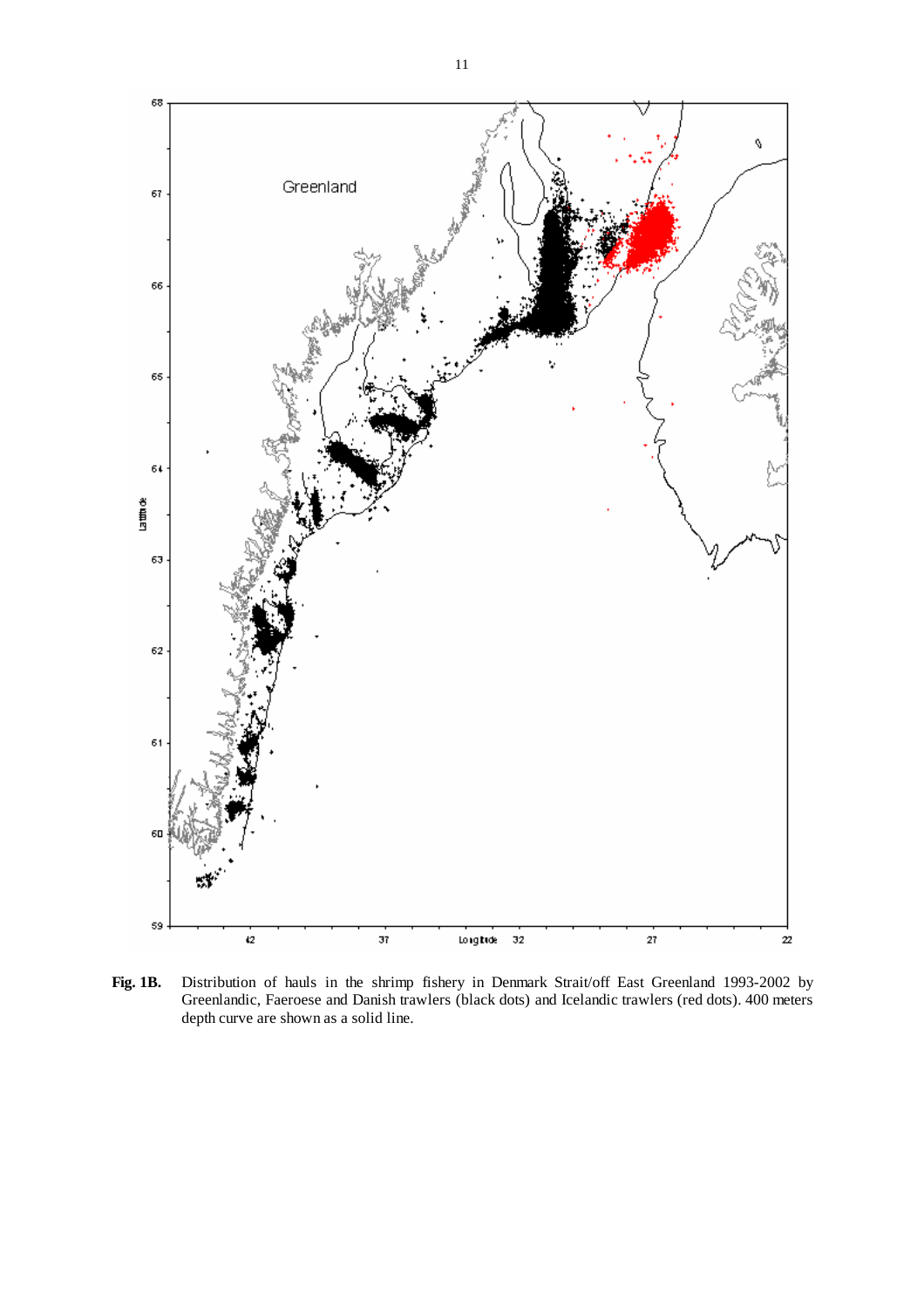

**Fig. 1C.** Distribution of hauls in the shrimp fishery in Denmark Strait/off East Greenland 2003-October 2004 by Greenlandic, Faeroese and Danish trawlers (black dots) and Icelandic trawlers (red dots). 400 meters depth curve are shown as a solid line.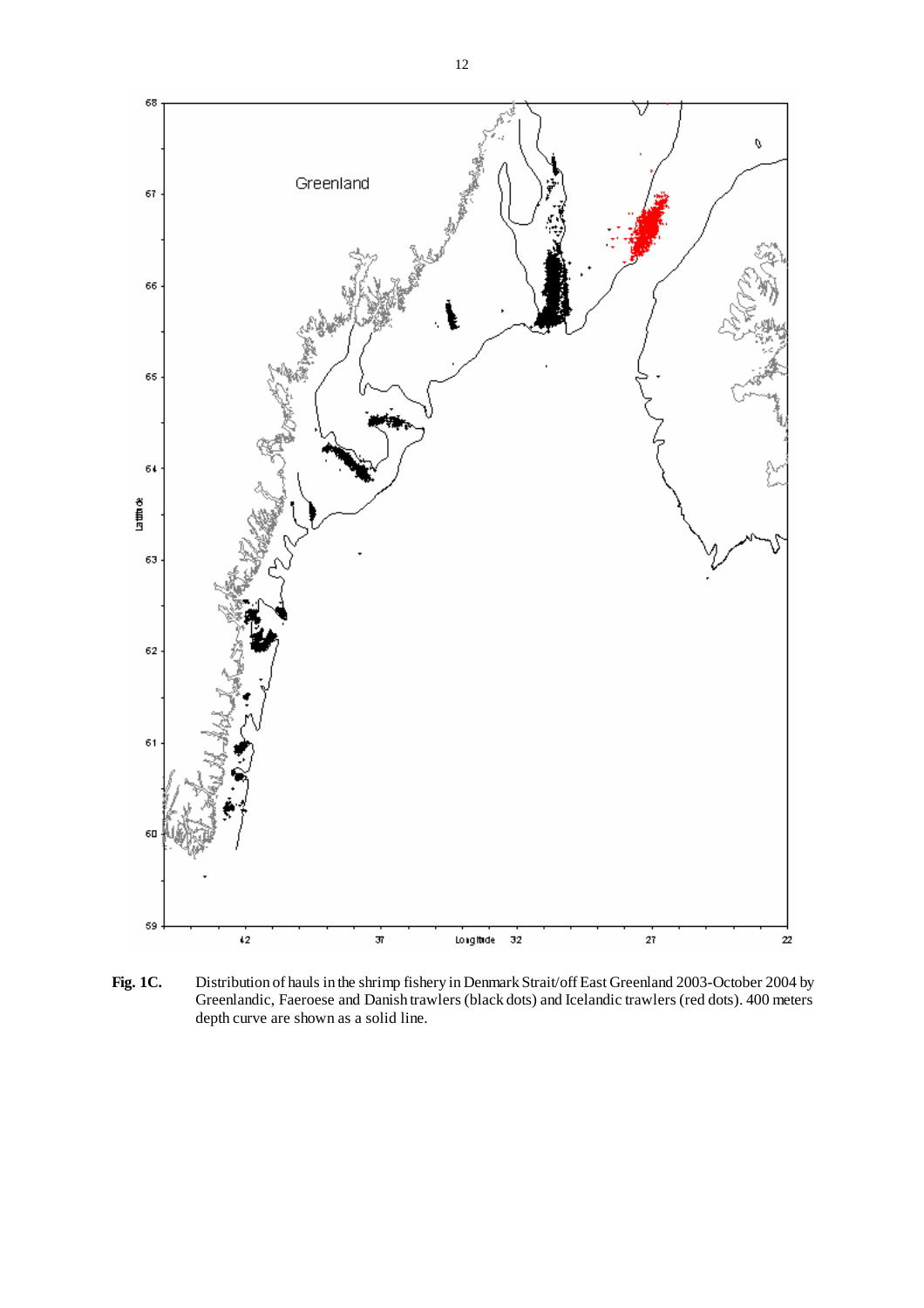

**Fig. 2.** Catch (A), fishing effort (B) and catch-per-unit-effort (C) by shrimp trawlers fishing in Denmark Strait/off East Greenland. Series are given for the areas north and south of 65°N and overall. Data for 2004 are projected from October to the end of the year.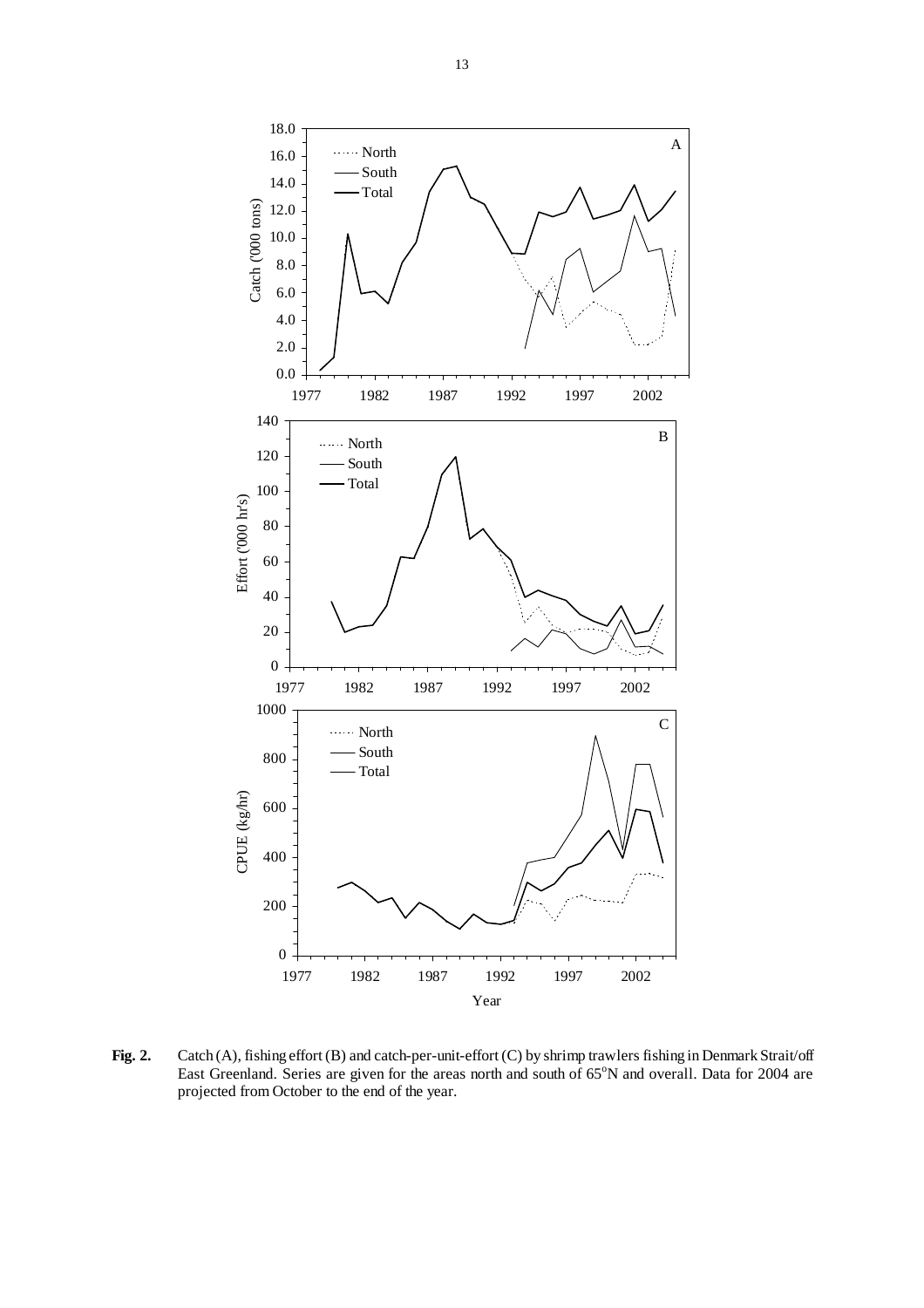

**Fig. 3.** Standardised Catch-Per-Unit-Effort indices of the shrimp fishery in Denmark Strait and off East Greenland in the areas north of 65°N, south of 65°N and overall. Estimates are based on data until October 2004.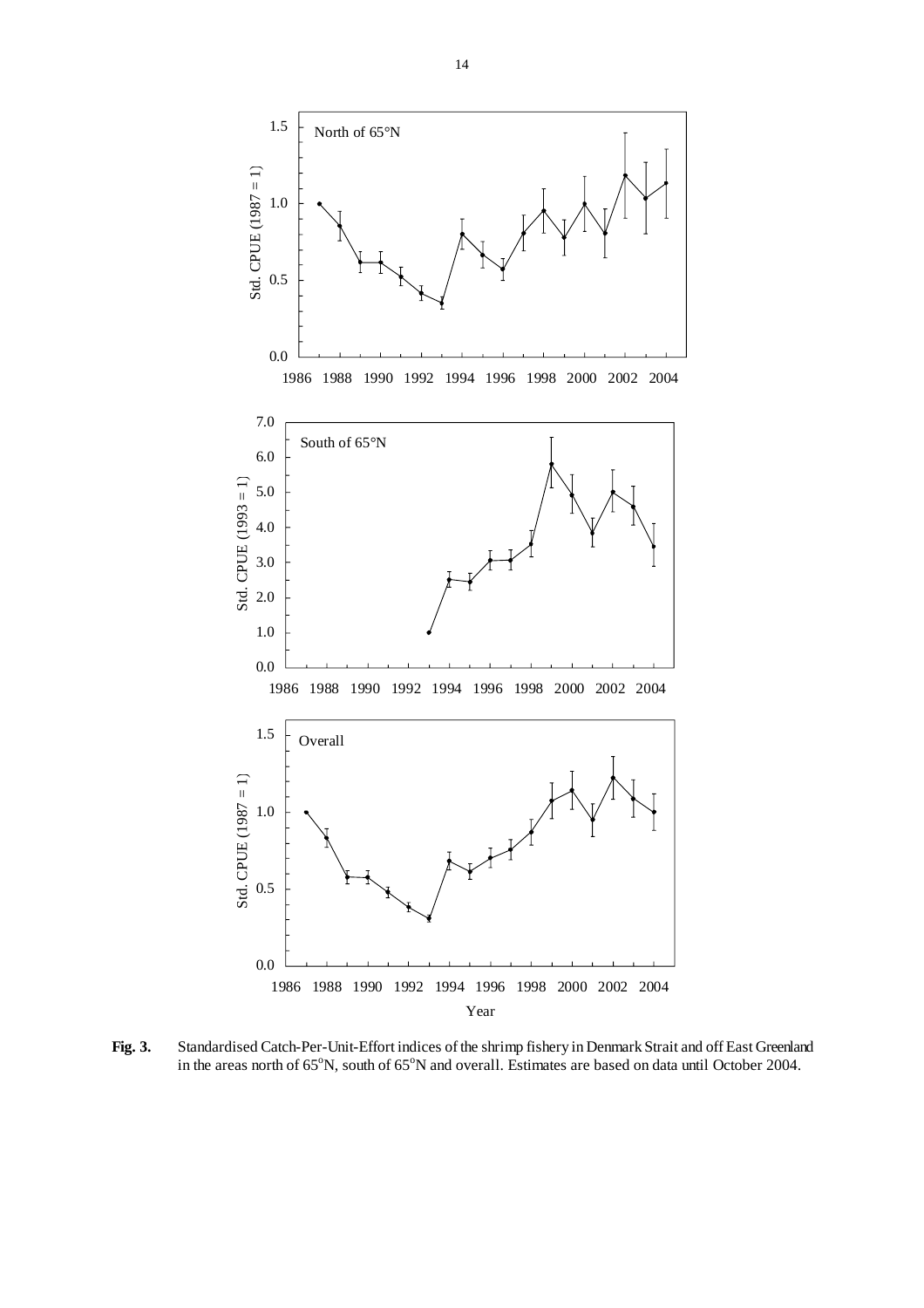

**Fig. 4.** Standardised effort indices of the shrimp fishery in Denmark Strait and off East Greenland in the areas north of 65°N, south of 65°N and overall. Estimates are based on data until October 2004.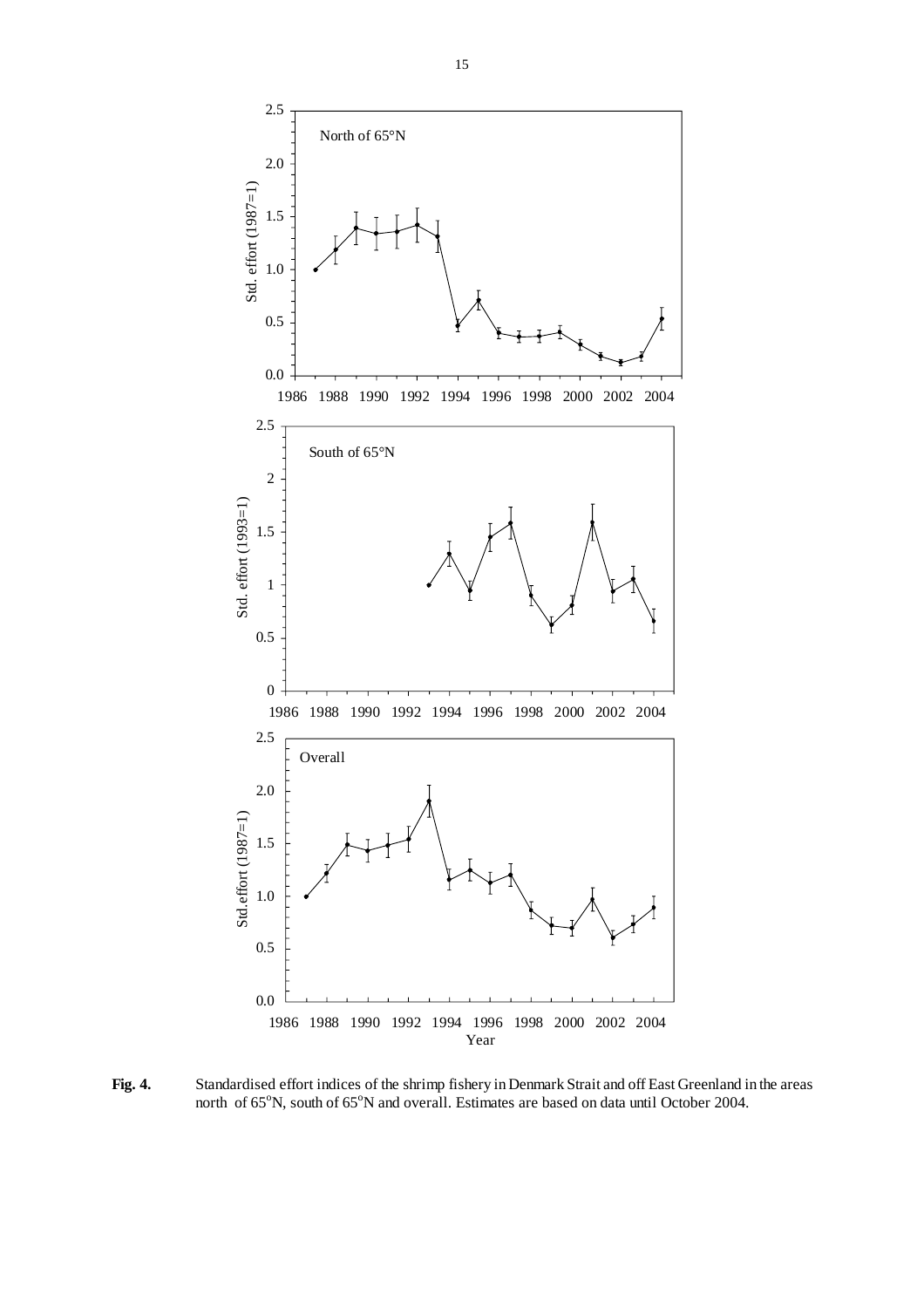

**Fig. 5A.** Length frequency distributions of Greenlandic commercial shrimp catches off East Greenland north of  $65^{\circ}$ N, 1991 - 2000 (no data available for 1996-1997 and 2001-2001). The distribution of male shrimp is shown by a dotted line, females by a thin line and overall distribution by a bold line.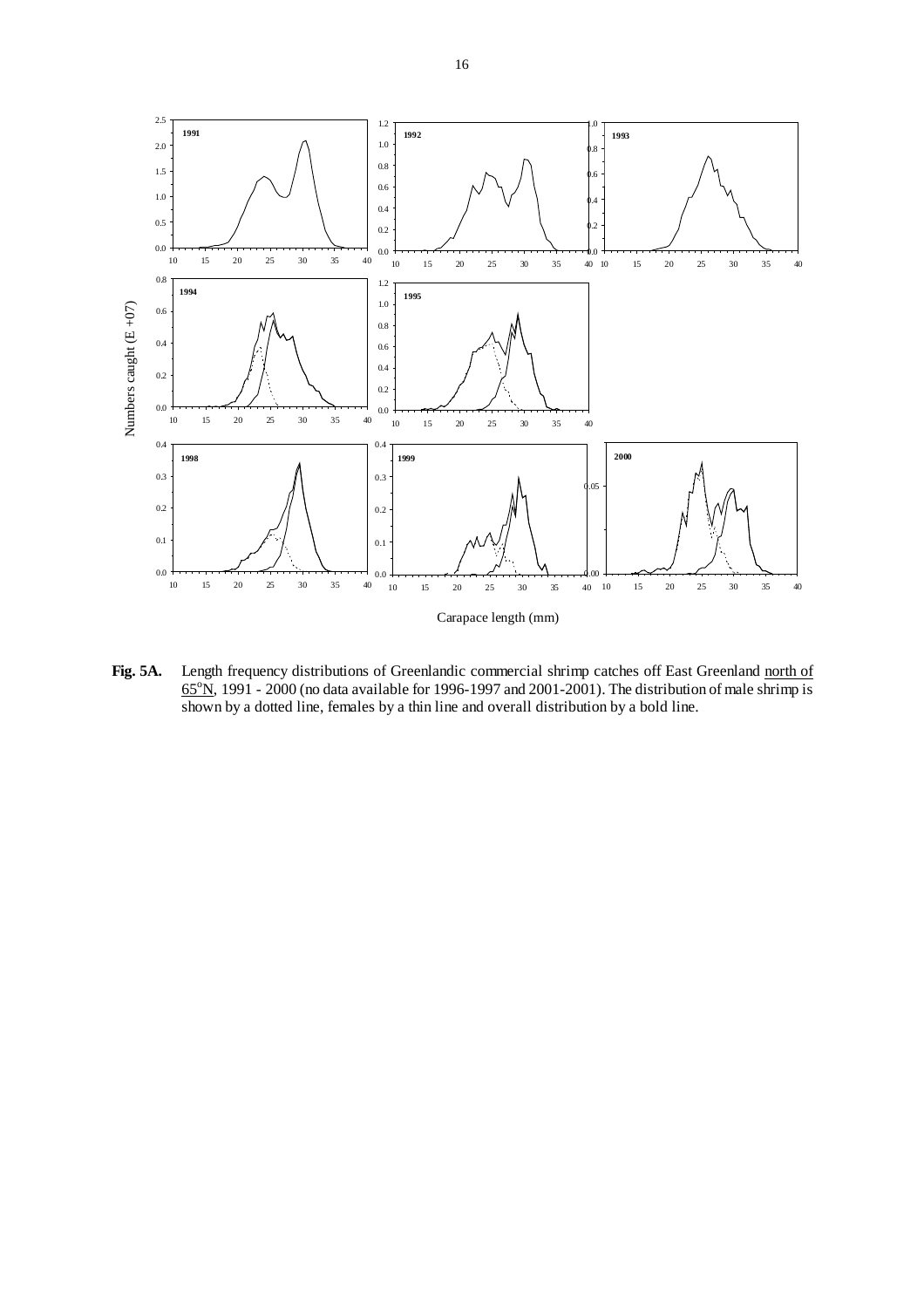

Fig. 5B. Length frequency distributions of Greenlandic commercial shrimp catches off East Greenland south of  $65^{\circ}$ N, 1993-2001 (no data available for 1995 and 2002). The distribution of male shrimp is shown by a dotted line, females by a thin line and overall distribution by a bold line.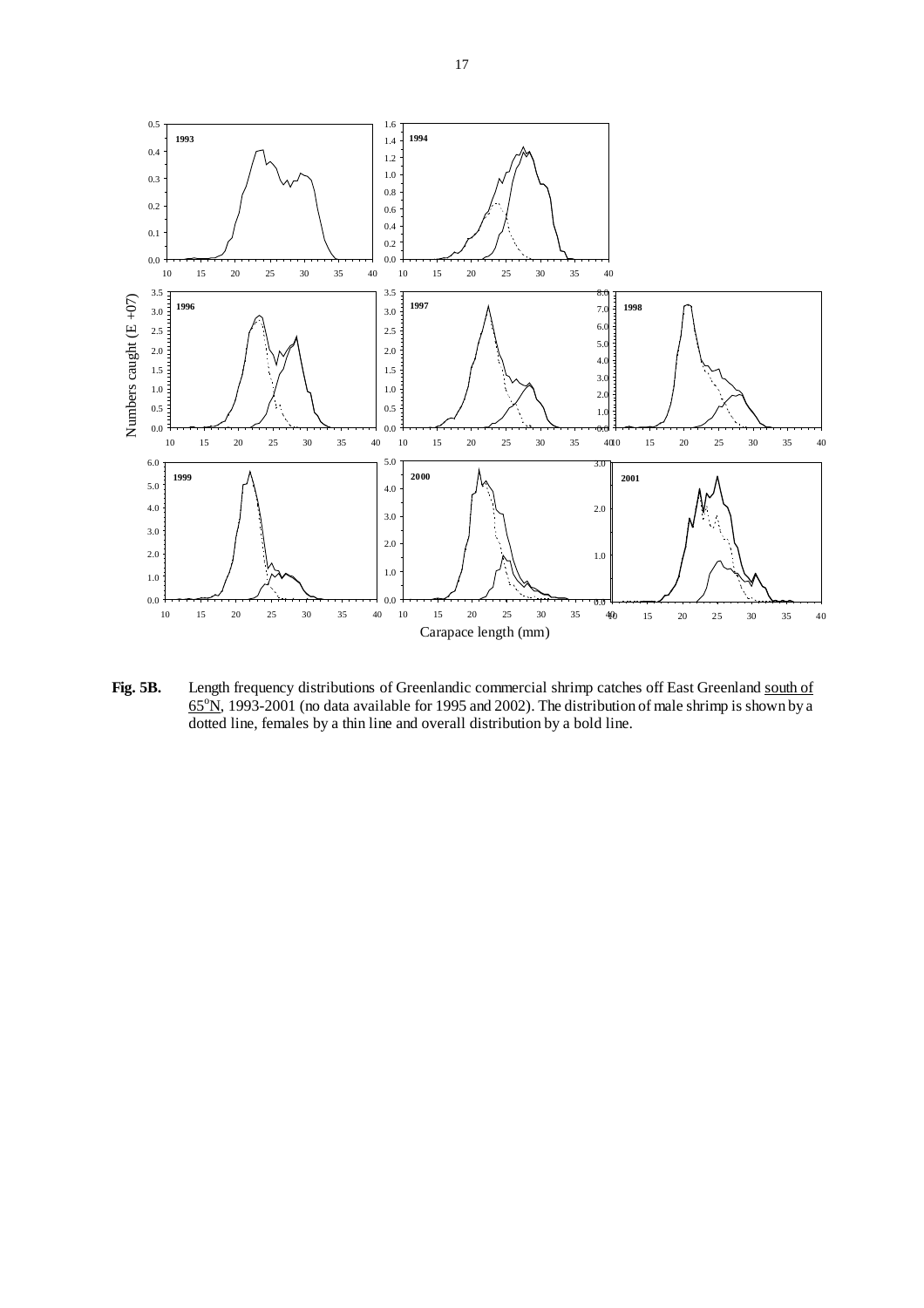

Fig 5C. Length-frequency distributions of pooled samples taken in the Icelandic fishery in the area north of 65<sup>o</sup>N 1997-1999 and 2002-2003 (data from U. Skulatottir). N is number measured.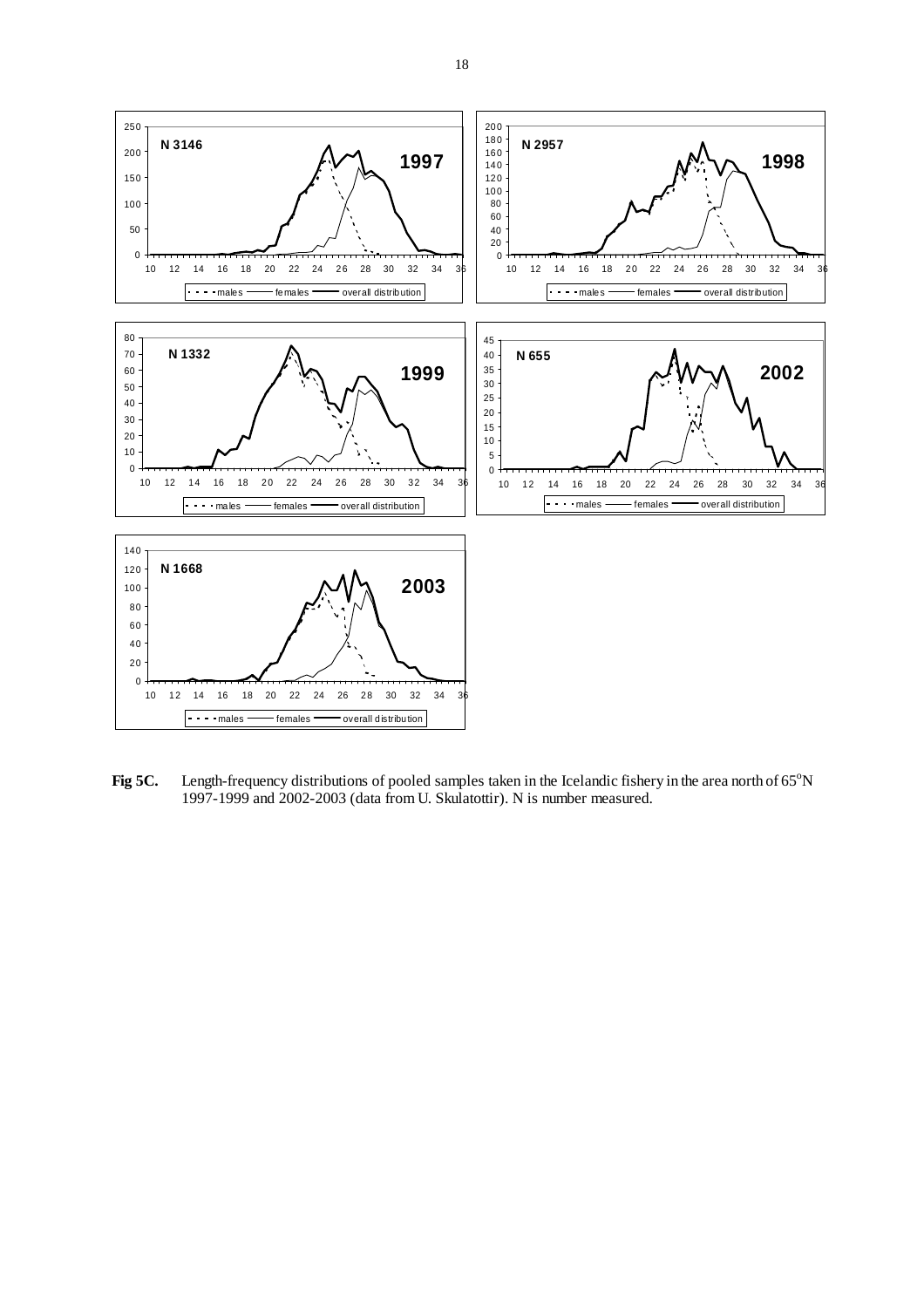

**Fig 5D.** Length-frequency distribution of pooled samples taken in the Greenlandic fishery in the areas north and south of  $65^{\circ}$ N in 2002 to 2004. N is number measured.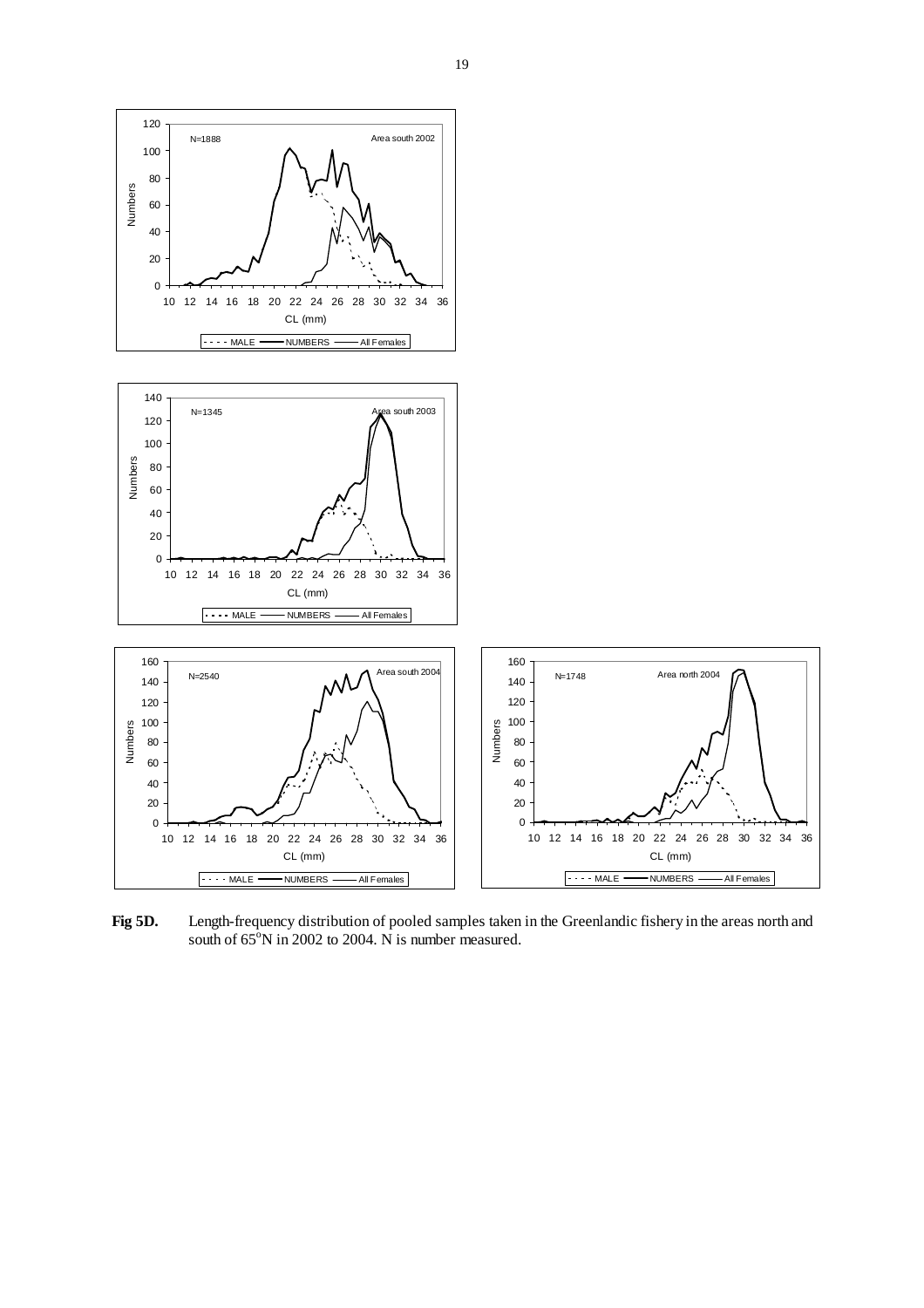|                        |                                                                                                                                                                                                                                                                                                                                                                                                                                                                                                                                                                                                                                                                                                                                                                                                                                                                                                                                                                                         | Greenlandic, Faeroese and Danish vessels.                                                                                                                                               |                                                                                                                                                                                                                                                                                                                                                                                                                                                                                                                                                                                                                                                                                                                                                                                                                                                                                                                                                                                                             |                                           |                                                                      |                                                                                                                                                                                                                                                                                                                                                                                                                                                                                                                                                                                                                                                                                                                                 |                                                                  |                                                                                                                                                                                                                                                                                                                                                                                                                                            |                                                                                                                                                                                                                                                                                                                                                                                                                                                                                                                                                                                               |
|------------------------|-----------------------------------------------------------------------------------------------------------------------------------------------------------------------------------------------------------------------------------------------------------------------------------------------------------------------------------------------------------------------------------------------------------------------------------------------------------------------------------------------------------------------------------------------------------------------------------------------------------------------------------------------------------------------------------------------------------------------------------------------------------------------------------------------------------------------------------------------------------------------------------------------------------------------------------------------------------------------------------------|-----------------------------------------------------------------------------------------------------------------------------------------------------------------------------------------|-------------------------------------------------------------------------------------------------------------------------------------------------------------------------------------------------------------------------------------------------------------------------------------------------------------------------------------------------------------------------------------------------------------------------------------------------------------------------------------------------------------------------------------------------------------------------------------------------------------------------------------------------------------------------------------------------------------------------------------------------------------------------------------------------------------------------------------------------------------------------------------------------------------------------------------------------------------------------------------------------------------|-------------------------------------------|----------------------------------------------------------------------|---------------------------------------------------------------------------------------------------------------------------------------------------------------------------------------------------------------------------------------------------------------------------------------------------------------------------------------------------------------------------------------------------------------------------------------------------------------------------------------------------------------------------------------------------------------------------------------------------------------------------------------------------------------------------------------------------------------------------------|------------------------------------------------------------------|--------------------------------------------------------------------------------------------------------------------------------------------------------------------------------------------------------------------------------------------------------------------------------------------------------------------------------------------------------------------------------------------------------------------------------------------|-----------------------------------------------------------------------------------------------------------------------------------------------------------------------------------------------------------------------------------------------------------------------------------------------------------------------------------------------------------------------------------------------------------------------------------------------------------------------------------------------------------------------------------------------------------------------------------------------|
| CI ass<br>VESSEL       | Level s<br>16                                                                                                                                                                                                                                                                                                                                                                                                                                                                                                                                                                                                                                                                                                                                                                                                                                                                                                                                                                           | Val ues<br>OZHJ OZMA                                                                                                                                                                    |                                                                                                                                                                                                                                                                                                                                                                                                                                                                                                                                                                                                                                                                                                                                                                                                                                                                                                                                                                                                             |                                           |                                                                      |                                                                                                                                                                                                                                                                                                                                                                                                                                                                                                                                                                                                                                                                                                                                 |                                                                  |                                                                                                                                                                                                                                                                                                                                                                                                                                            | AAAA BBBB CCCC DDDD EEEE FFFF GGGG HHHH IIII JJJJ KKKK LLLL MMMM OWWP                                                                                                                                                                                                                                                                                                                                                                                                                                                                                                                         |
| YEAR<br>SEASON<br>AREA | 18<br>5<br>$\overline{2}$                                                                                                                                                                                                                                                                                                                                                                                                                                                                                                                                                                                                                                                                                                                                                                                                                                                                                                                                                               | 87 88 89 90 91 92 93 94 95 96 97 98 99 100 101 102 103 104<br>1 3 5 6 12<br>21 22                                                                                                       |                                                                                                                                                                                                                                                                                                                                                                                                                                                                                                                                                                                                                                                                                                                                                                                                                                                                                                                                                                                                             |                                           |                                                                      |                                                                                                                                                                                                                                                                                                                                                                                                                                                                                                                                                                                                                                                                                                                                 |                                                                  |                                                                                                                                                                                                                                                                                                                                                                                                                                            |                                                                                                                                                                                                                                                                                                                                                                                                                                                                                                                                                                                               |
|                        | Dependent Variable: LNCPUE<br>Weight: HAULS                                                                                                                                                                                                                                                                                                                                                                                                                                                                                                                                                                                                                                                                                                                                                                                                                                                                                                                                             |                                                                                                                                                                                         | Number of Observations Read                                                                                                                                                                                                                                                                                                                                                                                                                                                                                                                                                                                                                                                                                                                                                                                                                                                                                                                                                                                 |                                           |                                                                      |                                                                                                                                                                                                                                                                                                                                                                                                                                                                                                                                                                                                                                                                                                                                 | 1868                                                             |                                                                                                                                                                                                                                                                                                                                                                                                                                            |                                                                                                                                                                                                                                                                                                                                                                                                                                                                                                                                                                                               |
|                        | Source<br>Model<br>Error<br>Corrected Total                                                                                                                                                                                                                                                                                                                                                                                                                                                                                                                                                                                                                                                                                                                                                                                                                                                                                                                                             |                                                                                                                                                                                         | DF<br>48<br>1819<br>1867                                                                                                                                                                                                                                                                                                                                                                                                                                                                                                                                                                                                                                                                                                                                                                                                                                                                                                                                                                                    | 45097.31358<br>19001.02692<br>64098.34049 | Squares                                                              | Sum of                                                                                                                                                                                                                                                                                                                                                                                                                                                                                                                                                                                                                                                                                                                          | Mean Square<br>939.52737<br>10.44586                             | F Value<br>89.94                                                                                                                                                                                                                                                                                                                                                                                                                           | Pr > F<br>< .0001                                                                                                                                                                                                                                                                                                                                                                                                                                                                                                                                                                             |
|                        |                                                                                                                                                                                                                                                                                                                                                                                                                                                                                                                                                                                                                                                                                                                                                                                                                                                                                                                                                                                         | R-Square<br>0.703564                                                                                                                                                                    | Coeff Var<br>311.1702                                                                                                                                                                                                                                                                                                                                                                                                                                                                                                                                                                                                                                                                                                                                                                                                                                                                                                                                                                                       |                                           |                                                                      | Root MSE<br>3.232006                                                                                                                                                                                                                                                                                                                                                                                                                                                                                                                                                                                                                                                                                                            | LNCPUE Mean<br>1.038662                                          |                                                                                                                                                                                                                                                                                                                                                                                                                                            |                                                                                                                                                                                                                                                                                                                                                                                                                                                                                                                                                                                               |
|                        | Source<br><b>VESSEL</b><br>YEAR*AREA<br>MONTH<br>AREA                                                                                                                                                                                                                                                                                                                                                                                                                                                                                                                                                                                                                                                                                                                                                                                                                                                                                                                                   |                                                                                                                                                                                         | DF<br>15<br>29<br>4<br>0                                                                                                                                                                                                                                                                                                                                                                                                                                                                                                                                                                                                                                                                                                                                                                                                                                                                                                                                                                                    |                                           | Type I SS<br>20809.27029<br>20887.18206<br>3400.86122<br>0.00000     |                                                                                                                                                                                                                                                                                                                                                                                                                                                                                                                                                                                                                                                                                                                                 | Mean Square<br>1387.28469<br>720.24766<br>850.21531<br>$\cdot$   | F Value<br>132.81<br>68.95<br>81.39<br>$\cdot$                                                                                                                                                                                                                                                                                                                                                                                             | Pr > F<br>< .0001<br>< .0001<br>$\epsilon$ . 0001                                                                                                                                                                                                                                                                                                                                                                                                                                                                                                                                             |
|                        | Source<br><b>VESSEL</b><br>YEAR*AREA<br>MONTH<br>AREA                                                                                                                                                                                                                                                                                                                                                                                                                                                                                                                                                                                                                                                                                                                                                                                                                                                                                                                                   |                                                                                                                                                                                         | DF<br>15<br>28<br>4<br>$\mathbf{1}$                                                                                                                                                                                                                                                                                                                                                                                                                                                                                                                                                                                                                                                                                                                                                                                                                                                                                                                                                                         |                                           | Type III SS<br>7577.98579<br>11686.39467<br>3400.86122<br>4953.28149 |                                                                                                                                                                                                                                                                                                                                                                                                                                                                                                                                                                                                                                                                                                                                 | Mean Square<br>505.19905<br>417.37124<br>850.21531<br>4953.28149 | F Value<br>48.36<br>39.96<br>81.39<br>474.19                                                                                                                                                                                                                                                                                                                                                                                               | Pr > F<br>< .0001<br>< .0001<br>< .0001<br>< .0001                                                                                                                                                                                                                                                                                                                                                                                                                                                                                                                                            |
|                        | Parameter<br>Intercept<br><b>VESSEL</b><br>VESSEL<br><b>VESSEL</b><br><b>VESSEL</b><br><b>VESSEL</b><br><b>VESSEL</b><br><b>VESSEL</b><br><b>VESSEL</b><br><b>VESSEL</b><br>VESSEL<br><b>VESSEL</b><br><b>VESSEL</b><br><b>VESSEL</b><br><b>VESSEL</b><br><b>VESSEL</b><br><b>VESSEL</b><br>YEAR*AREA 87 21<br>YEAR*AREA 88 21<br>YEAR*AREA 89 21<br>YEAR*AREA 90 21<br>YEAR*AREA 91 21<br>YEAR*AREA 92 21<br>YEAR*AREA 94 21<br>YEAR*AREA 94 22<br>YEAR*AREA 95 21<br>YEAR*AREA 95 22<br>YEAR*AREA 96 21<br>YEAR*AREA 96 22<br>YEAR*AREA 97 21<br>YEAR*AREA 97 22<br>YEAR*AREA 98 21<br>YEAR*AREA 98 22<br>YEAR*AREA 99 21<br>YEAR*AREA 99 22<br>YEAR*AREA 100 21<br>YEAR*AREA 100 22<br>YEAR*AREA 101 21<br>YEAR*AREA 101 22<br>YEAR*AREA 102 21<br>YEAR*AREA 102 22<br>YEAR*AREA 103 21<br>YEAR*AREA 103 22<br>YEAR*AREA 104 21<br>YEAR*AREA 104 22<br>YEAR*AREA 111 21<br>YEAR*AREA 111 22<br>MONTH<br><b>MONTH</b><br><b>MONTH</b><br><b>MONTH</b><br><b>MONTH</b><br>AREA<br>AREA | AAAA<br>BBBB<br>cccc<br><b>DDDD</b><br>EEEE<br><b>FFFF</b><br>GGGG<br>HHHH<br>1111<br>JJJJ<br>KKKK<br><b>LLLL</b><br>MMMM<br>OWWP<br>0ZHJ<br>OZMA<br>1<br>3<br>5<br>6<br>12<br>21<br>22 | Estimate<br>0.846914214 B<br>$-0.963397410 B$<br>$-0.788511572 B$<br>$-0.648378871 B$<br>$-0.475513121$ B<br>$-0.512821117$ B<br>$-0.436574775 B$<br>$-0.345127035$ B<br>$-0.293444903$ B<br>$-0.186969465 B$<br>$-0.110044464$ B<br>0.038500362 B<br>0.067467667 B<br>$0.116912114$ B<br>$-0.037632259$ B<br>0.416115631 B<br>0.000000000 B<br>0.695198952 B<br>0.514593544 B<br>0.102791003 B<br>0.094676883 B<br>$-0.119609640 B$<br>$-0.353264124 B$<br>0.321905584 B<br>0.920760587 B<br>0.138595996 B<br>0.894844383 B<br>0.004321064 B<br>1.117247474 B<br>0.393627255 B<br>1.122631955 B<br>0.701307858 B<br>1.259188453 B<br>0.386664243 B<br>1.759275753 B<br>0.590429926 B<br>1.595979317 B<br>0.337598617 B<br>1.345866944 B<br>0.454778829 B<br>1.611955515 B<br>0.733397624 B<br>1.524652656 B<br>0.712699158 B<br>1.238827572 B<br>$-0.535808124$ B<br>0.000000000 B<br>0.308973875 B<br>0.129735487 B<br>0.071843184 B<br>-0.236693478 B<br>0.000000000 B<br>0.000000000 B<br>0.000000000 B |                                           |                                                                      | Standard<br>Error<br>0.14655586<br>0.14022569<br>0.13023576<br>0.12771170<br>0.14186561<br>0.12617875<br>0.12584589<br>0.12554611<br>0.12602014<br>0.12593899<br>0.13075396<br>0.12717397<br>0.12409012<br>0.12701060<br>0.13416489<br>0.15254014<br>0.08614684<br>0.08118735<br>0.07981296<br>0.07980852<br>0.07869952<br>0.08214235<br>0.10322102<br>0.09085733<br>0.09389262<br>0.09792927<br>0.12910192<br>0.09198072<br>0.14400151<br>0.09384100<br>0.12968917<br>0.10524093<br>0.16313076<br>0.12411150<br>0.17369088<br>0.11145647<br>0.32173070<br>0.10689045<br>0.25939366<br>0.11823572<br>0.19474627<br>0.11899969<br>0.13588251<br>0.17470721<br>0.08650242<br>0.03456478<br>0.03749303<br>0.05639342<br>0.03772637 | t Value<br>12.81                                                 | 5.78<br>$-6.87$<br>$-6.05$<br>$-5.08$<br>$-3.35$<br>-4.06<br>$-3.47$<br>$-2.75$<br>$-2.33$<br>$-1.48$<br>-0.84<br>0.30<br>0.54<br>0.92<br>$-0.28$<br>2.73<br>8.07<br>6.34<br>1.29<br>1.19<br>-1.52<br>$-4.30$<br>3.12<br>10.13<br>1.48<br>9.14<br>0.03<br>12.15<br>2.73<br>11.96<br>5.41<br>11.96<br>2.37<br>14.17<br>3.40<br>14.32<br>1.05<br>12.59<br>1.75<br>13.63<br>3.77<br>5.24<br>7.09<br>$-6.19$<br>8.94<br>3.46<br>1.27<br>-6. 27 | Pr >  t <br>< .0001<br>< .0001<br>< .0001<br>$\langle . \ 0001 \rangle$<br>0.0008<br>< .0001<br>0.0005<br>0.0060<br>0.0200<br>0.1378<br>0.4001<br>0.7621<br>0.5867<br>0.3574<br>0.7791<br>0.0064<br>< .0001<br>$\langle . \ 0001 \rangle$<br>0.1979<br>0.2357<br>0.1287<br>< .0001<br>0.0018<br>$\langle . \ 0001 \rangle$<br>0.1401<br>< .0001<br>0.9733<br>< .0001<br>0.0063<br>< .0001<br>< .0001<br>< 0001<br>0.0179<br>< .0001<br>0.0007<br>< .0001<br>0.2942<br>< .0001<br>0.0797<br>< .0001<br>0.0002<br>< 0001<br>< 0001<br>< 0001<br>< 0001<br>< .0001<br>0.0006<br>0.2028<br>< 0001 |

20

**APPENDIX 1.** Diagnostical outputs from GLM run of model for standardising CPUE in Greenlandic zone. Data from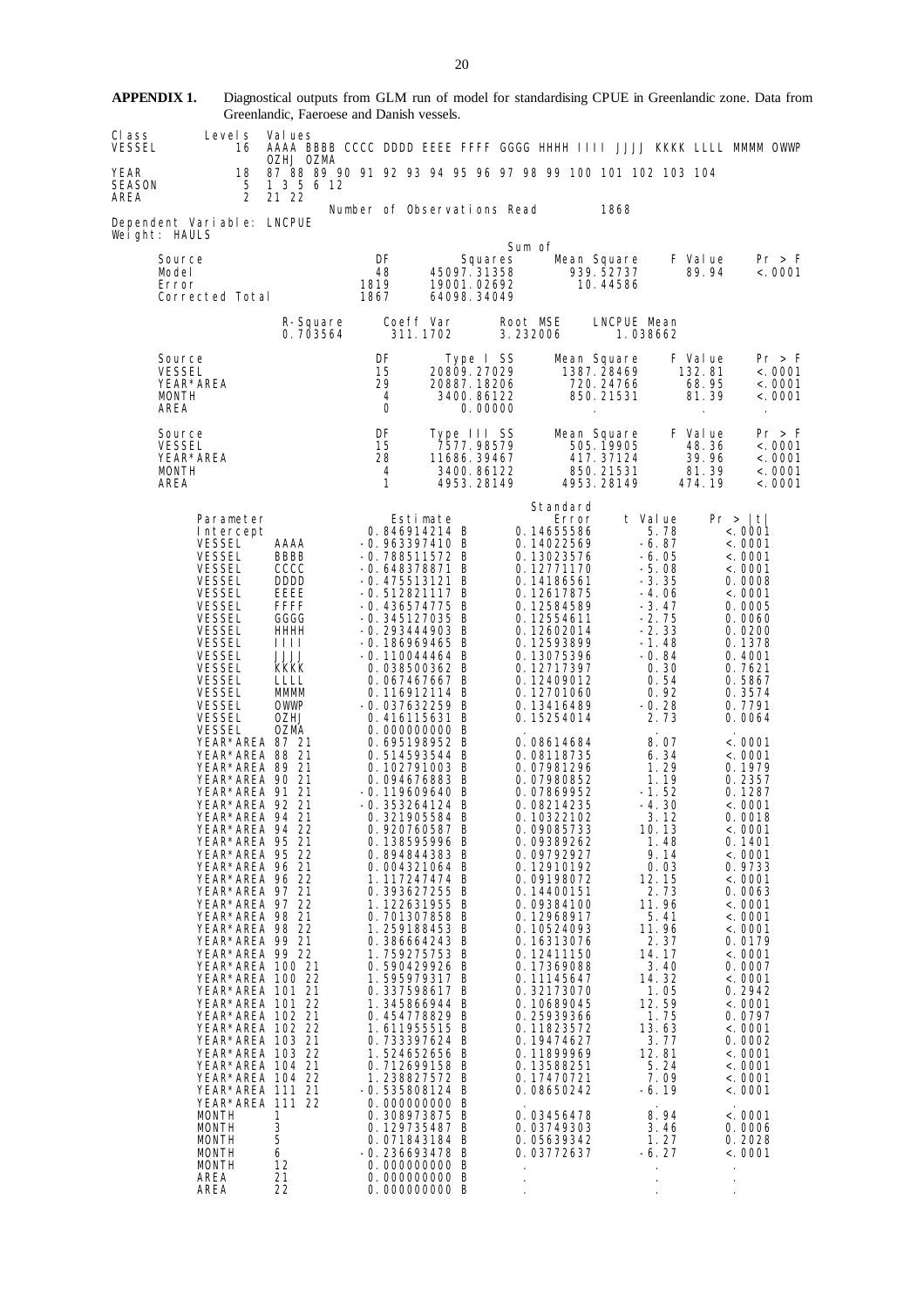

ESTIMATE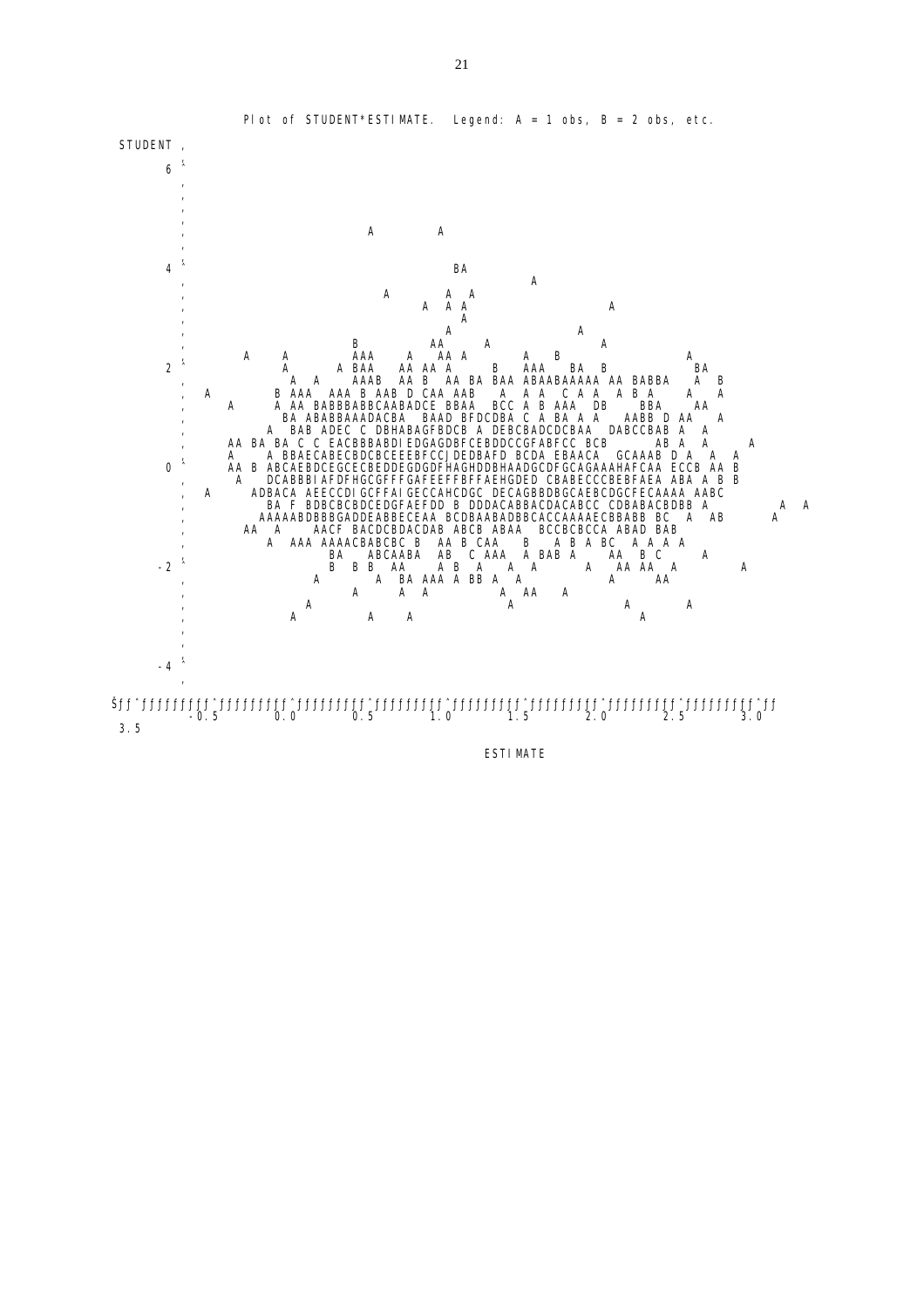**APPENDIX 2.** Results and diagnostical outputs from GLM run of model for standardising CPUE data from in Icelandic zone. Data are from Icelandic vessels only.

| CI ass | Level s | – Val ues                                                                   |  |  |  |  |  |  |
|--------|---------|-----------------------------------------------------------------------------|--|--|--|--|--|--|
| YEAR   |         | 1987 1988 1989 1990 1991 1992 1993 1994 1995 1996 1997 1998 1999 2000       |  |  |  |  |  |  |
| 2001   |         | 2002 2003 2004                                                              |  |  |  |  |  |  |
| MONTH  |         | 9 1 3 4 5 6 9 10 11 12                                                      |  |  |  |  |  |  |
| SHI P  |         | 12   1046  1753  2061  2204  3100  3200  3300  3400  3500  3600  3700  3800 |  |  |  |  |  |  |
| T.     |         | 212                                                                         |  |  |  |  |  |  |

Number of Observations Read 910

Dependent Variable: LNCPUE Weight: EFFORT EFFORT

| Source<br>Model<br>Error<br>Corrected Total                                                                                                                                                                                                                                                                                                                                                                                                                                                                                   |                                                                                                                                                                                                                                                                                                         | DF<br>37<br>872<br>909                                                                                                                                                                                                                                                                                                                                                                                                                                                                                                                                                                                                                                                                                                                                                                                           | 2995554.360<br>597445.440<br>3592999.799                              | Sum of<br>Squares |                                                                                                                                                                                                                                                                                                                                                                                                                                                                                                                                                                       | Mean Square<br>80960.929<br>685.144                                                                                                                                                                                                                                                                                                                     |                                                      | F Value<br>118.17                           | Pr > F<br>< .0001                                                                                                                                                                                                                                                                                                                                                                                             |
|-------------------------------------------------------------------------------------------------------------------------------------------------------------------------------------------------------------------------------------------------------------------------------------------------------------------------------------------------------------------------------------------------------------------------------------------------------------------------------------------------------------------------------|---------------------------------------------------------------------------------------------------------------------------------------------------------------------------------------------------------------------------------------------------------------------------------------------------------|------------------------------------------------------------------------------------------------------------------------------------------------------------------------------------------------------------------------------------------------------------------------------------------------------------------------------------------------------------------------------------------------------------------------------------------------------------------------------------------------------------------------------------------------------------------------------------------------------------------------------------------------------------------------------------------------------------------------------------------------------------------------------------------------------------------|-----------------------------------------------------------------------|-------------------|-----------------------------------------------------------------------------------------------------------------------------------------------------------------------------------------------------------------------------------------------------------------------------------------------------------------------------------------------------------------------------------------------------------------------------------------------------------------------------------------------------------------------------------------------------------------------|---------------------------------------------------------------------------------------------------------------------------------------------------------------------------------------------------------------------------------------------------------------------------------------------------------------------------------------------------------|------------------------------------------------------|---------------------------------------------|---------------------------------------------------------------------------------------------------------------------------------------------------------------------------------------------------------------------------------------------------------------------------------------------------------------------------------------------------------------------------------------------------------------|
|                                                                                                                                                                                                                                                                                                                                                                                                                                                                                                                               | R-Square<br>0.833720                                                                                                                                                                                                                                                                                    | Coeff Var<br>3787.569                                                                                                                                                                                                                                                                                                                                                                                                                                                                                                                                                                                                                                                                                                                                                                                            |                                                                       |                   | Root MSE<br>26.17525                                                                                                                                                                                                                                                                                                                                                                                                                                                                                                                                                  | LNCPUE Mean<br>0.691083                                                                                                                                                                                                                                                                                                                                 |                                                      |                                             |                                                                                                                                                                                                                                                                                                                                                                                                               |
| Source<br><b>MONTH</b><br>SHI <sub>P</sub><br>YEAR<br>Τ                                                                                                                                                                                                                                                                                                                                                                                                                                                                       |                                                                                                                                                                                                                                                                                                         | DF<br>8<br>11<br>17<br>$\mathbf{1}$                                                                                                                                                                                                                                                                                                                                                                                                                                                                                                                                                                                                                                                                                                                                                                              | Type I SS<br>2433383.219<br>272951.077<br>284245.123                  | 4974.942          |                                                                                                                                                                                                                                                                                                                                                                                                                                                                                                                                                                       | Mean Square<br>304172.902<br>24813.734<br>16720.301<br>4974.942                                                                                                                                                                                                                                                                                         |                                                      | F Value<br>443.95<br>36.22<br>24.40<br>7.26 | Pr > F<br>< .0001<br>< .0001<br>< .0001<br>0.0072                                                                                                                                                                                                                                                                                                                                                             |
| Source<br>MONTH<br>SHI P<br>YEAR<br>т                                                                                                                                                                                                                                                                                                                                                                                                                                                                                         |                                                                                                                                                                                                                                                                                                         | DF<br>8<br>11<br>17<br>$\mathbf{1}$                                                                                                                                                                                                                                                                                                                                                                                                                                                                                                                                                                                                                                                                                                                                                                              | Type III SS<br>428834.3972<br>241964.7471<br>288060.1909<br>4974.9417 |                   |                                                                                                                                                                                                                                                                                                                                                                                                                                                                                                                                                                       | Mean Square<br>53604.2997<br>21996.7952<br>16944. 7171<br>4974.9417                                                                                                                                                                                                                                                                                     |                                                      | F Value<br>78.24<br>32.11<br>24.73<br>7.26  | Pr > F<br>< .0001<br>< .0001<br>< .0001<br>0.0072                                                                                                                                                                                                                                                                                                                                                             |
| Parameter<br>Intercept<br><b>MONTH</b><br><b>MONTH</b><br>MONTH<br><b>MONTH</b><br><b>MONTH</b><br><b>MONTH</b><br><b>MONTH</b><br><b>MONTH</b><br><b>MONTH</b><br>SHI P<br>SHIP<br>SHI P<br>SHI P<br>SHI P<br><b>SHIP</b><br><b>SHIP</b><br>SHI P<br>SHI P<br>SHI P<br>SHI P<br>SHI P<br>YEAR<br>YEAR<br><b>YEAR</b><br><b>YEAR</b><br><b>YEAR</b><br><b>YEAR</b><br><b>YEAR</b><br><b>YEAR</b><br>YEAR<br><b>YEAR</b><br>YEAR<br><b>YEAR</b><br><b>YEAR</b><br>YEAR<br>YEAR<br>YEAR<br><b>YEAR</b><br><b>YEAR</b><br>Τ<br>T | 1<br>3<br>4<br>5<br>6<br>9<br>10<br>11<br>12<br>1046<br>1753<br>2061<br>2204<br>3100<br>3200<br>3300<br>3400<br>3500<br>3600<br>3700<br>3800<br>1988<br>1989<br>1990<br>1991<br>1992<br>1993<br>1994<br>1995<br>1996<br>1997<br>1998<br>1999<br>2000<br>2001<br>2002<br>2003<br>2004<br>19870<br>1<br>2 | Estimate<br>1.628009360 B<br>$-0.452730479$ B<br>0.776919663 B<br>0.844404804 B<br>0.433683833 B<br>$-0.094159670 B$<br>$-0.589615339 B$<br>$-0.752121039$ B<br>$-0.924529437 B$<br>0.000000000 B<br>0.123061875 B<br>0.212280402 B<br>0.062829850 B<br>-1.280507340 B<br>$-0.954875009$ B<br>-0.734959535 B<br>$-0.587541212 B$<br>$-0.432857375 B$<br>-0.305978320 B<br>-0.184154866 B<br>-0.098452820 B<br>0.000000000 B<br>-0.425987366 B<br>-0.607766057 B<br>-0.614893423 B<br>$-0.188591681$ B<br>$-0.533031942 B$<br>$-0.676810106$ B<br>$-0.107357275$ B<br>-0.278818509 B<br>-0.511508273 B<br>$-0.477126143$ B<br>$-0.715642410$ B<br>-0.768840636 B<br>$-0.542339949$ B<br>-1.191000547 B<br>0.170424761 B<br>-0.354812390 B<br>-0.191948315 B<br>0.000000000 B<br>$-0.184542709$ B<br>0.000000000 B |                                                                       |                   | Standard<br>Error<br>0.15000685<br>0.30464802<br>0.12157283<br>0.12230425<br>0.12200589<br>0.12844372<br>0.12507973<br>0.12837413<br>0.14511704<br>0.58028164<br>0.27381977<br>0.10023020<br>0.25139498<br>0.11634801<br>0.08486361<br>0.07389082<br>0.07355338<br>0.07482829<br>0.08098417<br>0.07557636<br>0.04328770<br>0.04927438<br>0.08087310<br>0.08814046<br>0.07834486<br>0.07470726<br>0.08146169<br>0.10157257<br>0.10931772<br>0.08119766<br>0.08104026<br>0.09661222<br>0.15797200<br>0.38768071<br>0.09061432<br>0.09930596<br>0.11602400<br>0.06848473 | t Value<br>10.85<br>$-1.49$<br>$-0.73$<br>$-4.71$<br>$-5.86$<br>$-6.37$<br>$-5.09$<br>$-8.21$<br>-8.66<br>$-7.95$<br>$-5.88$<br>$-4.09$<br>$-2.27$<br>$-1.30$<br>$-9.84$<br>$-12.33$<br>$-7.60$<br>$-2.14$<br>$-6.80$<br>$-9.06$<br>$-1.32$<br>$-2.75$<br>$-4.68$<br>$-5.88$<br>$-8.83$<br>$-7.96$<br>$-3.43$<br>$-3.07$<br>$-3.57$<br>-1.65<br>$-2.69$ | 6.39<br>6.90<br>3.55<br>0.21<br>0.78<br>0.63<br>1.88 | Pr >  t                                     | < .0001<br>0.1376<br>< .0001<br>< .0001<br>0.0004<br>0.4637<br>< .0001<br>< .0001<br>< .0001<br>0.8321<br>0.4384<br>0.5309<br>< .0001<br>< .0001<br>< .0001<br>< .0001<br>< .0001<br>< .0001<br>0.0232<br>0.1930<br>< .0001<br>< .0001<br>< .0001<br>0.0327<br>< .0001<br>< .0001<br>0.1879<br>0.0062<br>< .0001<br>< .0001<br>< .0001<br>< .0001<br>0.0006<br>0.0022<br>0.0603<br>0.0004<br>0.0984<br>0.0072 |